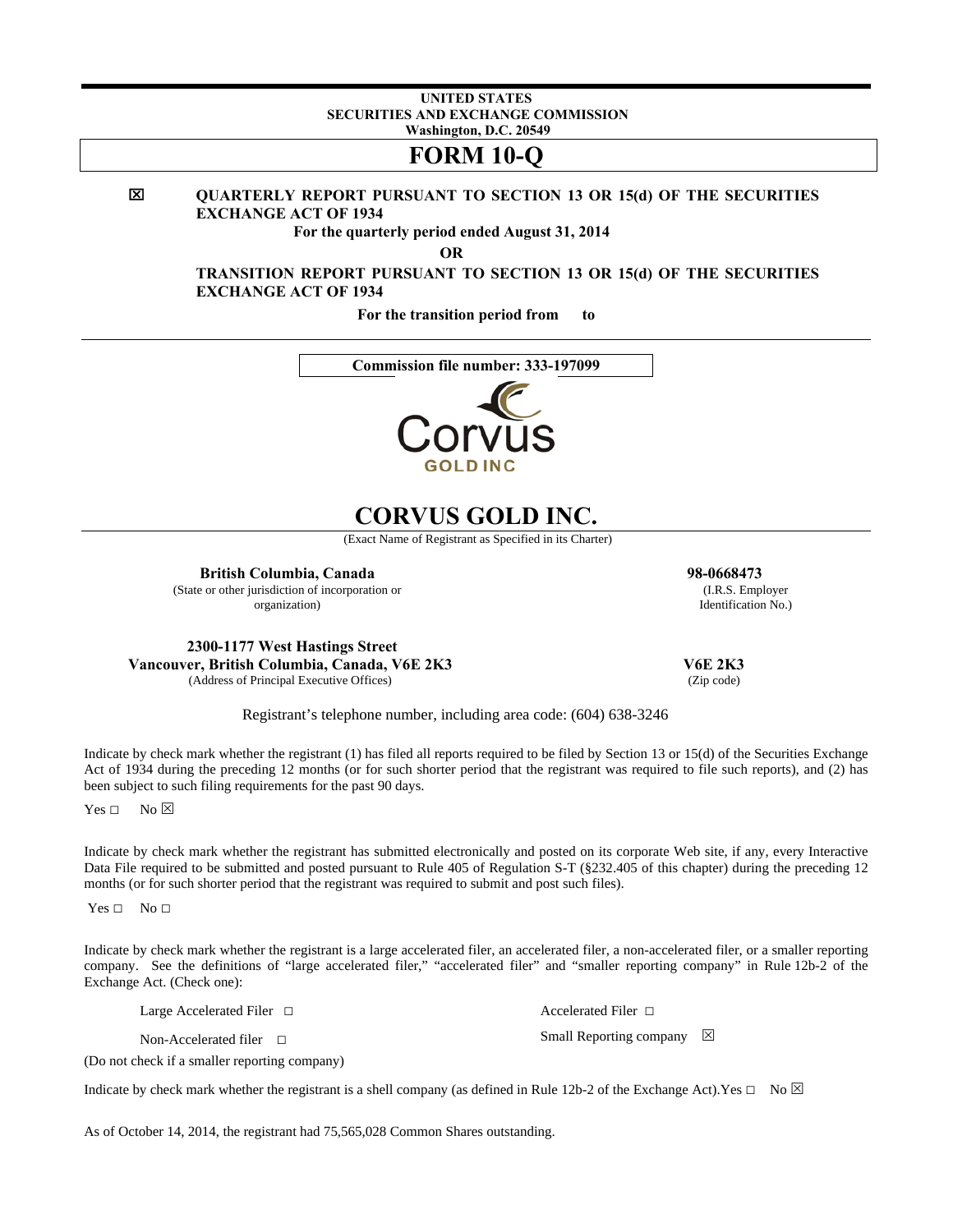# **Table of Contents**

|                   |                                                                   | Page |
|-------------------|-------------------------------------------------------------------|------|
| <b>PART I</b>     | <b>FINANCIAL INFORMATION</b>                                      |      |
| ITEM <sub>1</sub> | <b>FINANCIAL STATEMENTS</b>                                       | 4    |
| ITEM 2            | MANAGEMENT'S DISCUSSION AND ANALYSIS OF FINANCIAL CONDITION       | 22   |
|                   | AND RESULTS OF OPERATIONS                                         |      |
| ITEM <sub>3</sub> | <b>OUANTITATIVE AND OUALITATIVE DISCLOSURES ABOUT MARKET RISK</b> | 38   |
| <b>ITEM4</b>      | <b>CONTROLS AND PROCEDURES</b>                                    | 38   |
| PART II           | <b>OTHER INFORMATION</b>                                          |      |
| ITEM <sub>1</sub> | LEGAL PROCEEDINGS                                                 | 39   |
| <b>ITEM 1A</b>    | <b>RISK FACTORS</b>                                               | 39   |
| ITEM 2            | UNREGISTERED SALES OF EQUITY SECURITIES AND USE OF PROCEEDS       | 39   |
| <b>ITEM 3</b>     | DEFAULTS UPON SENIOR SECURITIES                                   | 40   |
| ITEM 4            | <b>MINE SAFETY DISCLOSURES</b>                                    | 40   |
| ITEM 5            | <b>OTHER INFORMATION</b>                                          | 40   |
| ITEM 6            | <b>EXHIBITS</b>                                                   | 41   |

**SIGNATURES**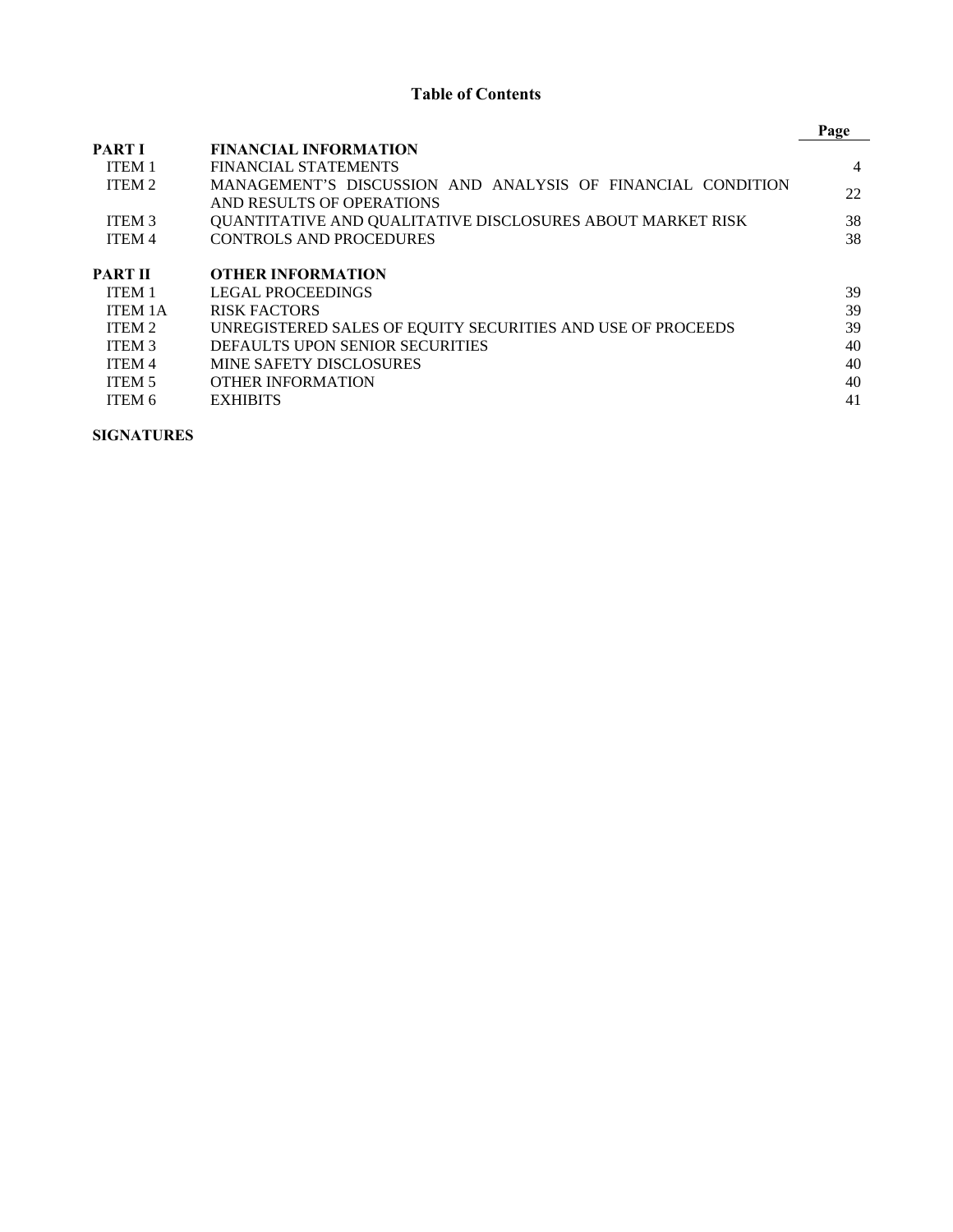# **ITEM 1. FINANCIAL STATEMENTS**

# **CORVUS GOLD INC.**

**CONDENSED INTERIM CONSOLIDATED BALANCE SHEETS**  (Expressed in Canadian dollars)

|                                                                                                                                 | August 31,<br>2014 | May 31,<br>2014 |
|---------------------------------------------------------------------------------------------------------------------------------|--------------------|-----------------|
|                                                                                                                                 | (Unaudited)        |                 |
| <b>ASSETS</b>                                                                                                                   |                    |                 |
| <b>Current assets</b>                                                                                                           |                    |                 |
| Cash and cash equivalents                                                                                                       | \$<br>6,642,082    | \$<br>3,227,970 |
| Marketable securities (note 4)                                                                                                  | 108,730            | 147,451         |
| Accounts receivable                                                                                                             | 49,844             | 16,787          |
| Prepaid expenses                                                                                                                | 228,296            | 217,316         |
| <b>Total current assets</b>                                                                                                     | 7,028,952          | 3,609,524       |
| Property and equipment (note 5)                                                                                                 | 92,504             | 97,447          |
| <b>Reclamation bond</b> (note 6)                                                                                                | 523,826            | 522,332         |
| Capitalized acquisition costs (note 7)                                                                                          | 4,056,557          | 4,045,115       |
|                                                                                                                                 | \$<br>11,701,839   | \$<br>8,274,418 |
|                                                                                                                                 |                    |                 |
| <b>LIABILITIES AND SHAREHOLDERS' EQUITY</b>                                                                                     |                    |                 |
| <b>Current liabilities</b>                                                                                                      |                    |                 |
| Accounts payable and accrued liabilities (note 10)                                                                              | \$<br>217,060      | \$<br>622,950   |
| <b>Promissory note payable (note 8)</b>                                                                                         | 260,952            | 260,208         |
| <b>Total liabilities</b>                                                                                                        | 478,012            | 883,158         |
|                                                                                                                                 |                    |                 |
| Shareholders' equity                                                                                                            |                    |                 |
| Share capital (note 9)                                                                                                          | 59,693,273         | 53,703,440      |
| Contributed surplus                                                                                                             | 10,225,448         | 9,768,967       |
| Accumulated other comprehensive income - cumulative translation differences<br>Deficit accumulated during the exploration stage | 164,463            | 151,192         |
|                                                                                                                                 | (58, 859, 357)     | (56, 232, 339)  |
| Total shareholders' equity                                                                                                      | 11,223,827         | 7,391,260       |
|                                                                                                                                 |                    |                 |
| Total liabilities and shareholders' equity                                                                                      | \$<br>11,701,839   | \$<br>8,274,418 |
| Nature and continuance of operations (note 2)<br>Subsequent events (note 14)                                                    |                    |                 |
| Approved on behalf of the Directors:                                                                                            |                    |                 |
| "Jeffrey Pontius"<br>Director                                                                                                   |                    |                 |
| "Anton Drescher"<br>Director                                                                                                    |                    |                 |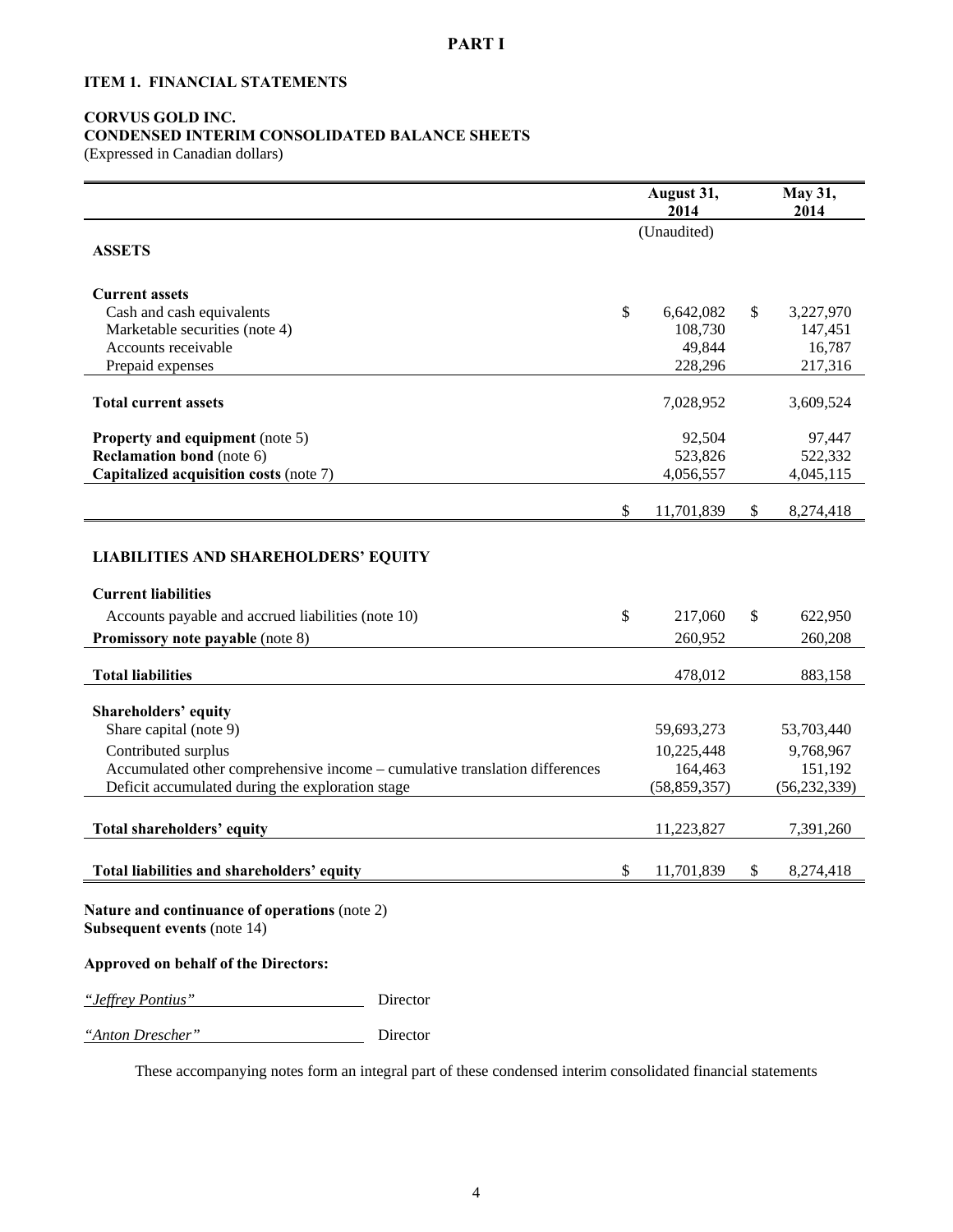# **CORVUS GOLD INC. CONDENSED INTERIM CONSOLIDATED STATEMENTS OF OPERATIONS AND COMPREHENSIVE LOSS**  (Unaudited) (Expressed in Canadian dollars)

**THREE MONTHS ENDED AUGUST 31,** 

|                                                       | 2014              | 2013              |
|-------------------------------------------------------|-------------------|-------------------|
| <b>Expenses</b>                                       |                   |                   |
| Administration                                        | \$<br>3,015       | \$<br>1,636       |
| Charitable donations                                  |                   | 516               |
| Consulting fees (notes 9 and 10)                      | 168,826           | 135,858           |
| Depreciation                                          | 6,115             | 4,916             |
| Exploration expenditures (notes 7 and 9)              | 1,489,088         | 2,487,907         |
| Insurance                                             | 11,462            | 14,160            |
| Investor relations (notes 9 and 10)                   | 184,524           | 276,159           |
| Office and miscellaneous                              | 35,343            | 35,597            |
| Professional fees (notes 9 and 10)                    | 114,489           | 62,017            |
| Regulatory                                            | 55,157            | 15,172            |
| Rent                                                  | 23,121            | 22,738            |
| Travel                                                | 12,244            | 17,997            |
| Wages and benefits (notes 9 and 10)                   | 447,970           | 360,665           |
| <b>Total operating expenses</b>                       | (2,551,354)       | (3,435,338)       |
| Other income (expense)                                |                   |                   |
| Interest income                                       | 1,770             | 23,290            |
| Unrealized loss on marketable securities              | (38,977)          |                   |
| Foreign exchange loss                                 | (38, 457)         | (11, 631)         |
| Total other income (expense)                          | (75,664)          | 11,659            |
| Net loss for the period                               | (2,627,018)       | (3,423,679)       |
| Other comprehensive income                            |                   |                   |
| Exchange difference on translating foreign operations | 13,271            | 71,283            |
| Comprehensive loss for the period                     | \$<br>(2,613,747) | \$<br>(3,352,396) |
| Basic and diluted loss per share                      | \$<br>(0.04)      | \$<br>(0.05)      |
| Weighted average number of shares outstanding         | 70,694,919        | 65,130,245        |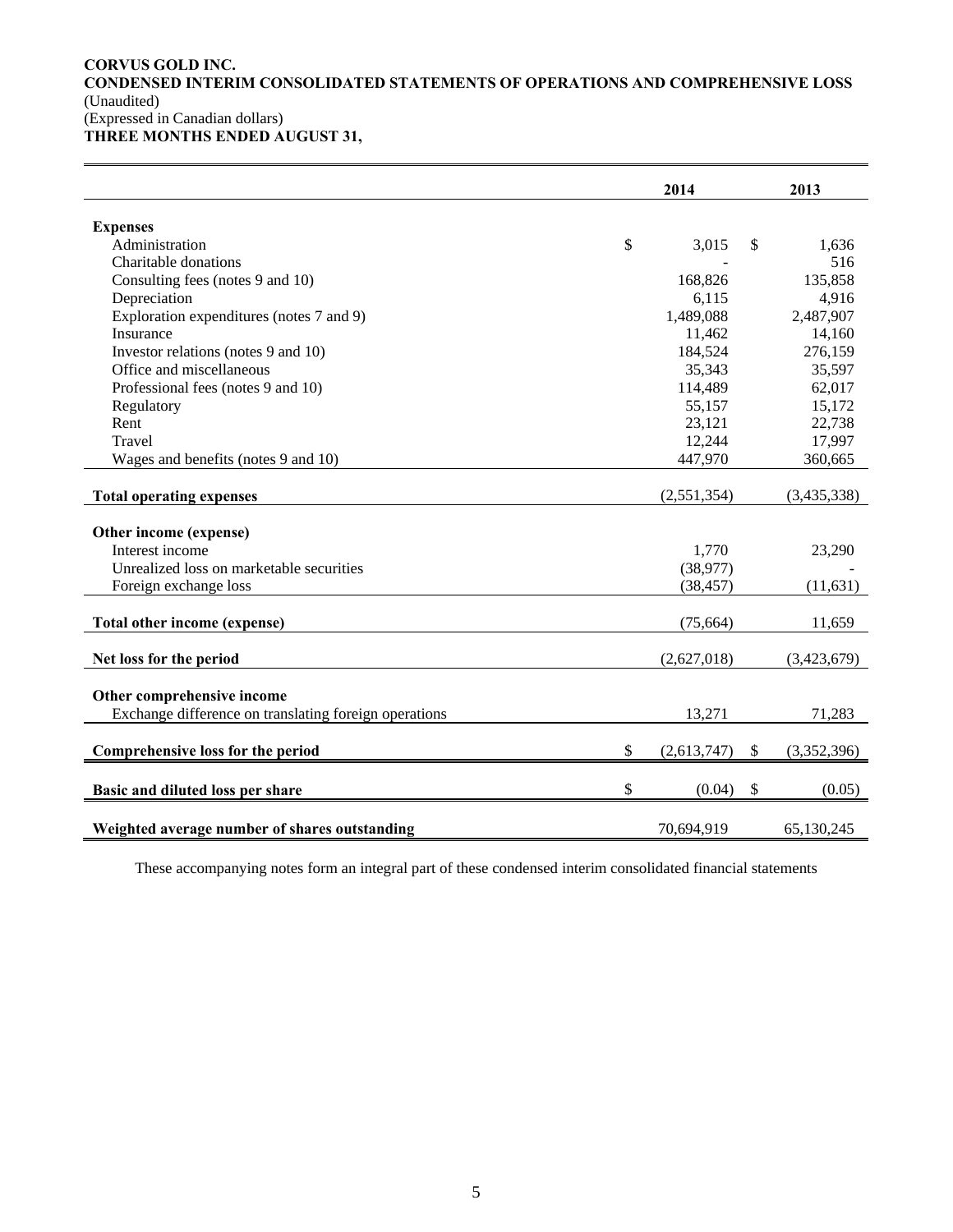# **CORVUS GOLD INC. CONDENSED INTERIM CONSOLIDATED STATEMENTS OF CASH FLOWS**  (Unaudited) (Expressed in Canadian dollars) **THREE MONTHS ENDED AUGUST 31,**

|                                                    | 2014              | 2013              |
|----------------------------------------------------|-------------------|-------------------|
|                                                    |                   |                   |
| <b>Operating activities</b>                        |                   |                   |
| Net loss for the period                            | \$<br>(2,627,018) | \$<br>(3,423,679) |
| Add items not affecting cash:                      |                   |                   |
| Depreciation                                       | 6,115             | 4,916             |
| Stock-based compensation (note 9)                  | 456,481           | 388,337           |
| Unrealized loss on marketable securities           | 38,977            |                   |
| Loss on foreign exchange                           | 38,457            | 11,631            |
| Changes in non-cash items:                         |                   |                   |
| Accounts receivable                                | (33,057)          | 518               |
| Prepaid expenses                                   | (10,980)          | 347,296           |
| Accounts payable and accrued liabilities           | (405, 890)        | (59, 541)         |
|                                                    |                   |                   |
| Cash used in operating activities                  | (2,536,915)       | (2,730,522)       |
| <b>Financing activities</b>                        |                   |                   |
|                                                    |                   |                   |
| Cash received from issuance of shares              | 6,180,000         | 48,300            |
| Share issuance costs                               | (190, 167)        |                   |
| Cash provided by financing activities              | 5,989,833         | 48,300            |
|                                                    |                   |                   |
| <b>Investing activities</b>                        |                   |                   |
| Expenditures on property and equipment             | (932)             | (1,706)           |
| Increase in reclamation deposit                    |                   | (1,955)           |
|                                                    |                   |                   |
| Cash used in investing activities                  | (932)             | (3,661)           |
| Effect of foreign exchange on cash                 | (37, 874)         | 1,736             |
|                                                    |                   |                   |
| Increase (decrease) in cash and cash equivalents   | 3,414,112         | (2,684,147)       |
| Cash and cash equivalents, beginning of the period | 3,227,970         | 7,867,270         |
|                                                    |                   |                   |
| Cash and cash equivalents, end of the period       | \$<br>6,642,082   | \$<br>5,183,123   |

**Supplemental cash flow information** (note 12)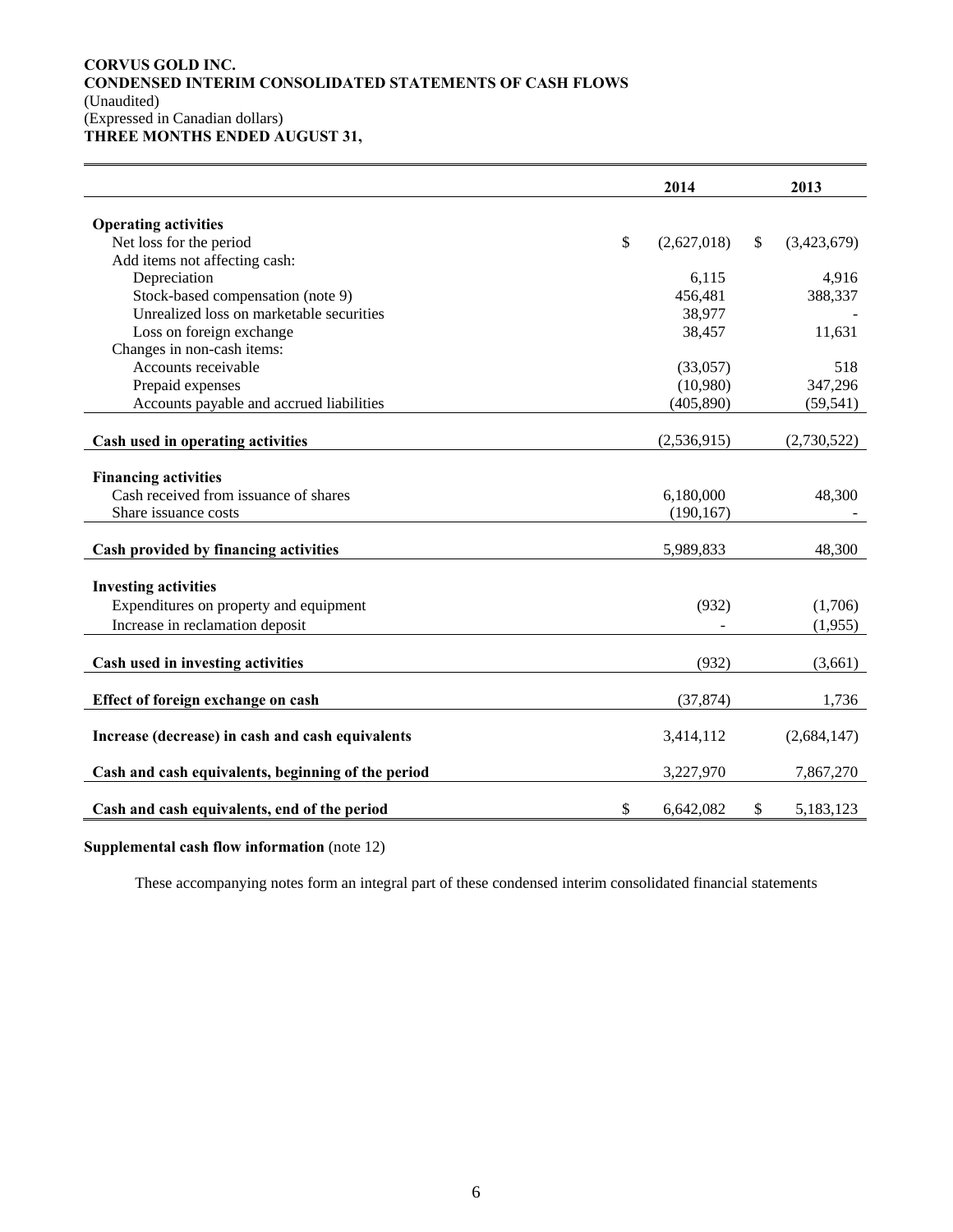# **CORVUS GOLD INC. CONDENSED INTERIM CONSOLIDATED STATEMENT OF CHANGES IN EQUITY**  (Unaudited)

(Expressed in Canadian dollars)

|                                                                                 | Number of<br>shares | Amount       | Contributed<br><b>Surplus</b> | Accumulated<br>Other<br>Comprehensive<br>$Income(Loss) -$<br><b>Cumulative</b><br><b>Translation</b><br><b>Differences</b> | <b>Deficit</b>                  | <b>Total</b>    |  |
|---------------------------------------------------------------------------------|---------------------|--------------|-------------------------------|----------------------------------------------------------------------------------------------------------------------------|---------------------------------|-----------------|--|
| <b>Balance, May 31, 2014</b>                                                    | 70,415,028          | \$53,703,440 | 9,768,967<br>S.               | 151,192<br>S                                                                                                               | (56, 232, 339)<br><sup>\$</sup> | 7,391,260<br>S  |  |
| Net loss for the period<br>Other comprehensive income<br>Exchange difference on |                     |              |                               |                                                                                                                            | (2,627,018)                     | (2,627,018)     |  |
| translating<br>foreign<br>operations<br>Shares issued for cash                  |                     |              |                               | 13,271                                                                                                                     |                                 | 13,271          |  |
| Public offering                                                                 | 5,150,000           | 6,180,000    |                               |                                                                                                                            |                                 | 6,180,000       |  |
| Share issuance costs                                                            |                     | (190, 167)   |                               |                                                                                                                            |                                 | (190, 167)      |  |
| Stock-based compensation                                                        |                     |              | 456,481                       | $\overline{\phantom{0}}$                                                                                                   | $\overline{\phantom{a}}$        | 456,481         |  |
| Balance, August 31, 2014                                                        | 75,565,028          | \$59,693,273 | \$10,225,448                  | 164,463<br>$\mathbf{s}$                                                                                                    | (58, 859, 357)<br><sup>\$</sup> | 11,223,827<br>S |  |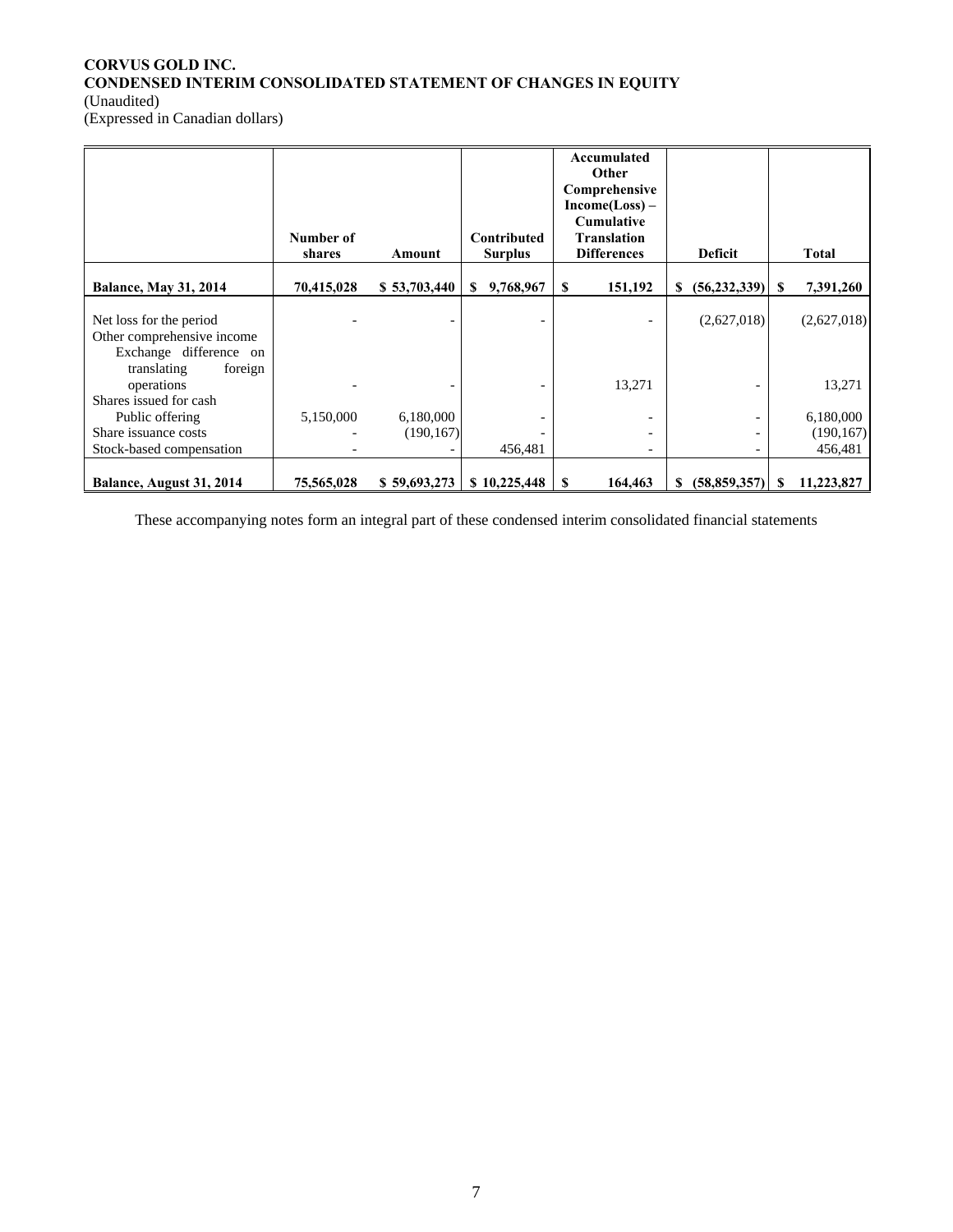# **1. PLAN OF ARRANGEMENT AND TRANSFER OF ASSETS**

On August 25, 2010, International Tower Hill Mines Ltd. ("ITH") completed a Plan of Arrangement (the "Arrangement") under the British Columbia Business Corporations Act ("BCBCA") whereby its existing Alaska mineral properties (other than the Livengood project) and related assets and the North Bullfrog mineral property and related assets in Nevada (collectively, the "Nevada and Other Alaska Business") were indirectly spun out into a new public company, being Corvus Gold Inc. ("Corvus" or the "Company").

The Arrangement was approved by the board of directors of each of ITH and Corvus and by the shareholders of ITH and was accepted for filing by the Toronto Stock Exchange ("TSX") on behalf of both ITH and Corvus. In connection with the completion of the Arrangement, the common shares of Corvus were listed on the TSX.

Under the Arrangement, each shareholder of ITH received (as a return of capital) one Corvus common share for every two ITH common shares held as at the effective date of the Arrangement and exchanged each old common share of ITH for a new common share of ITH. As part of the Arrangement, ITH transferred its wholly-owned subsidiary Corvus Gold Nevada Inc. (formerly Talon Gold Nevada Inc.) ("Corvus Nevada"), incorporated in Nevada, United States (which held the North Bullfrog property), to Corvus and a wholly-owned Alaskan subsidiary of ITH sold to Raven Gold Alaska Inc. ("Raven Gold"), incorporated in Alaska, United States, a wholly owned subsidiary of Corvus, the Terra, Chisna, LMS and West Pogo properties. As a consequence of the completion of the Arrangement, Corvus now holds the Terra, Chisna, LMS, West Pogo and North Bullfrog properties (the "Spin-out Properties").

The Company's consolidated financial statements reflect the Balance Sheets and Statement of Changes in Equity of the Nevada and Other Alaska Business as if Corvus existed in its present form since the inception of the business on June 1, 2006. The financial statements have been presented under the predecessor basis of accounting with Balance Sheet amounts based on the amounts recorded by ITH. Management cautions readers of these financial statements that the allocation of expenses does not necessarily reflect future general and administrative expenses.

The deficit of the Company at August 25, 2010 was calculated on the basis of the ratio of costs incurred on the Spinout Properties in each period as compared to the costs incurred on all mineral properties of ITH in each of these periods to the cumulative transactions relating to the Spin-out Properties from the date of acquisition of those mineral properties to August 25, 2010 and includes an allocation of ITH's general and administrative expenses from the date of acquisition of those mineral properties to August 25, 2010. The allocation of general and administrative expense was calculated on the basis of the ratio of costs incurred on the Spin-out Properties in each prior year as compared to the costs incurred on all mineral properties and exploration costs of ITH in each of those prior years. Subsequent to August 25, 2010, ITH has not incurred any expenses on behalf of Corvus and therefore, no allocation of ITH expenses subsequent to that date has occurred.

# **2. NATURE AND CONTINUANCE OF OPERATIONS**

The Company was incorporated on April 13, 2010 under the British Columbia Business Corporations Act. These condensed interim consolidated financial statements reflect the cumulative operating results of the predecessor, as related to the mineral properties that were transferred to the Company from June 1, 2006.

The Company is engaged in the business of acquiring, exploring and evaluating mineral properties, and either joint venturing or developing these properties further or disposing of them when the evaluation is completed. At August 31, 2014, the Company had interests in properties in Alaska and Nevada, U.S.A.

The business of mining and exploration involves a high degree of risk and there can be no assurance that current exploration programs will result in profitable mining operations. The Company has no source of revenue, and has significant cash requirements to meet its administrative overhead and maintain its mineral property interests. The recoverability of amounts shown for exploration and evaluation assets is dependent on several factors. These include the discovery of economically recoverable reserves, the ability of the Company to obtain the necessary financing to complete the development of these properties, and future profitable production or proceeds from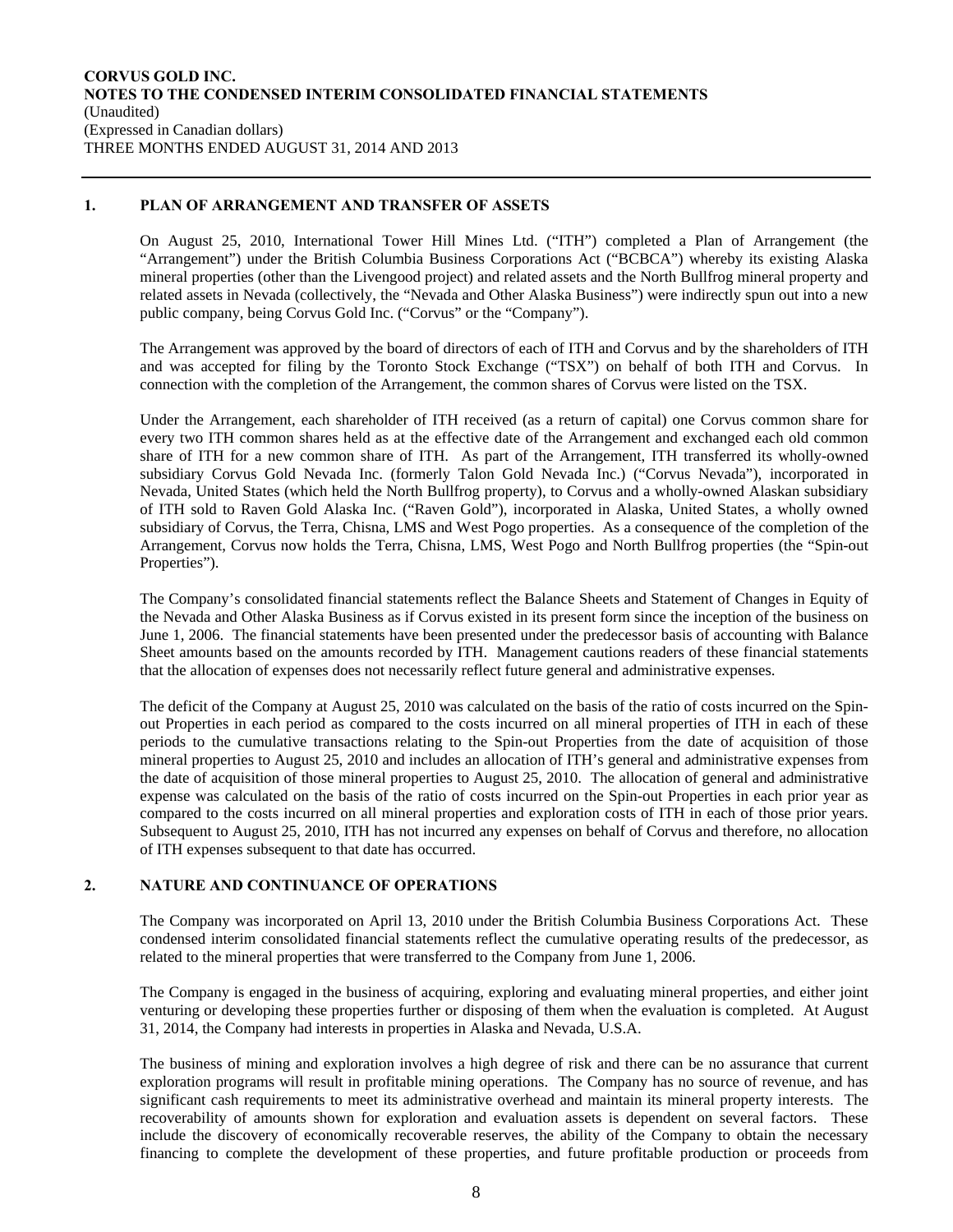disposition of exploration and evaluation assets. The carrying value of the Company's exploration and evaluation assets does not reflect current or future values.

These condensed interim consolidated financial statements have been prepared on a going concern basis, which presume the realization of assets and discharge of liabilities in the normal course of business for the foreseeable future. The Company's ability to continue as a going concern is dependent upon achieving profitable operations and/or obtaining additional financing.

In assessing whether the going concern assumption is appropriate, management takes into account all available information about the future which is at least, but not limited to, 12 months from August 31, 2014. Management is aware, in making its assessment, of material uncertainties relating to events or conditions that raise significant doubt upon the Company's ability to continue as a going concern, as explained in the following paragraph.

The Company has sustained losses from operations, and has an ongoing requirement for capital investment to explore its exploration and evaluation assets. Based on its current plans, budgeted expenditures, and cash requirements, the Company does not have sufficient cash to finance its current plans for at least 12 months from August 31, 2014. The Company expects that it will need to raise substantial additional capital to accomplish its business plan over the next several years. The Company expects to seek additional financing through equity financing. There can be no assurance as to the availability or terms upon which such financing might be available.

These condensed interim consolidated financial statements do not include any adjustments to the amounts and classification of assets and liabilities that might be necessary should the Company be unable to continue in business.

# **3. SIGNIFICANT ACCOUNTING POLICIES**

#### **Basis of presentation**

These unaudited condensed consolidated interim financial statements have been prepared in accordance with accounting principles generally accepted in the United States ("U.S. GAAP") for interim financial information and with the instructions to Form 10-Q and Article 10 of Regulation S-X under the Securities Exchange Act of 1934, as amended. Accordingly, they do not include all of the information and footnotes required by U.S. GAAP for annual financial statements. These unaudited condensed interim consolidated financial statements should be read in conjunction with the audited consolidated financial statements for the year ended May 31, 2014 as filed in our Annual Report on Form S-1/A. In the opinion of the Company's management these financial statements reflect all adjustments, consisting of normal recurring adjustments, necessary to present fairly the Company's financial position at August 31, 2014 and the results of its operations for the three months then ended. Operating results for the three months ended August 31, 2014 are not necessarily indicative of the results that may be expected for the year ending May 31, 2015. The 2014 year-end balance sheet data was derived from audited financial statements but does not include all disclosures required by U.S. GAAP.

The preparation of financial statements in conformity with US GAAP requires management to make judgments, estimates and assumptions that affect the reported amounts of assets and liabilities and disclosure of contingent assets and liabilities at the date of the financial statements, and the reported amounts of revenues and expenses during the period. These judgments, estimates and assumptions are continuously evaluated and are based on management's experience and knowledge of the relevant facts and circumstances. While management believes the estimates to be reasonable, actual results could differ from those estimates and could impact future results of operations and cash flows.

## **Basis of Consolidation**

These unaudited condensed interim consolidated financial statements include the accounts of the Company and its wholly-owned subsidiaries (collectively, the "Group"), Corvus Gold (USA) Inc. ("Corvus USA") (a Nevada corporation), Corvus Gold Nevada Inc. ("Corvus Nevada") (a Nevada corporation), Raven Gold Alaska Inc. ("Raven Gold") (an Alaska corporation) and SoN Land and Water LLC ("SoN") (a Nevada limited liability company). All intercompany transactions and balances were eliminated upon consolidation.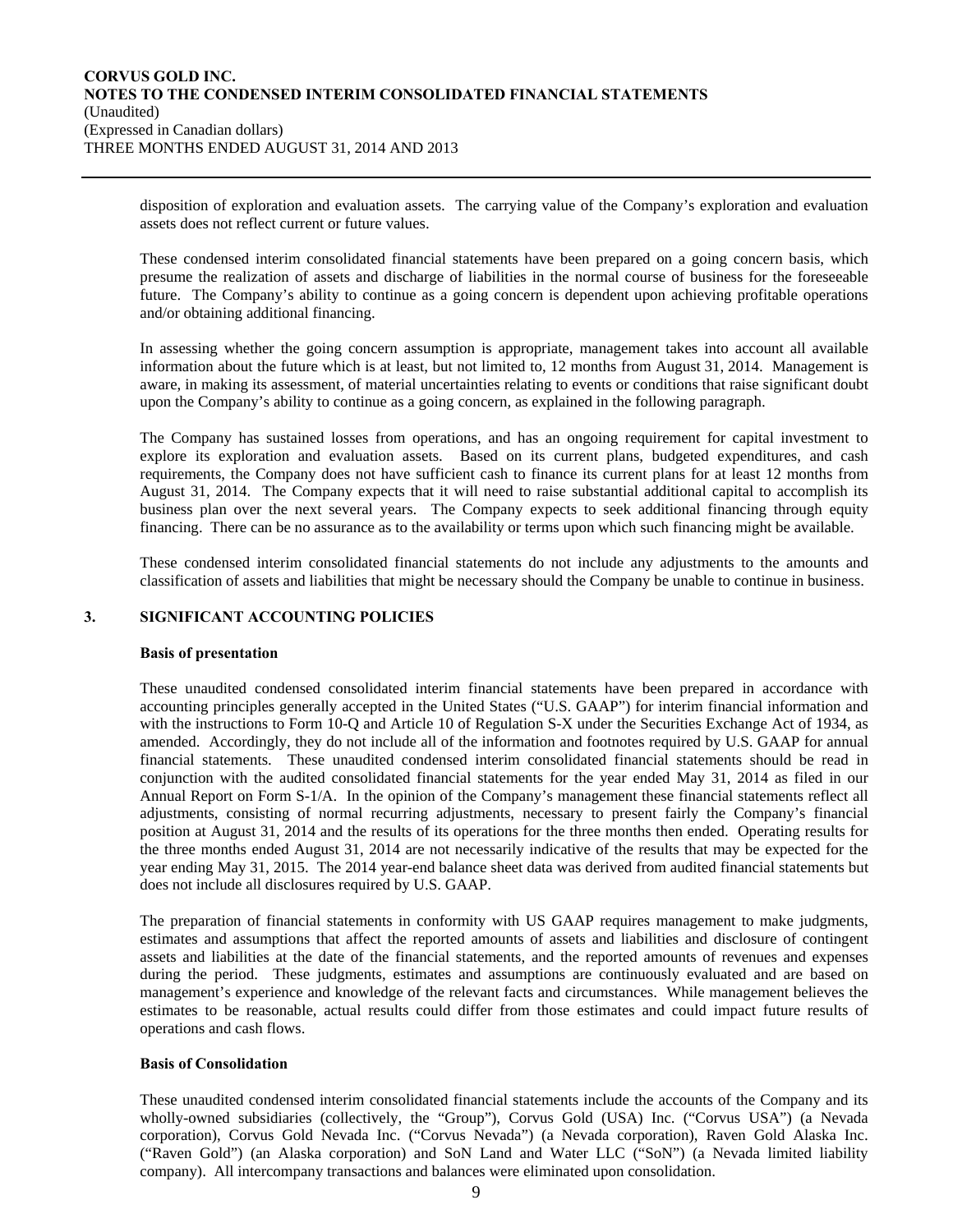# **Earnings (loss) per share**

Basic loss per share is calculated using the weighted average number of common shares outstanding during the period. The Company uses the treasury stock method to compute the dilutive effect of options, warrants and similar instruments. Under this method, the dilutive effect on earnings (loss) per share is calculated presuming the exercise of outstanding options, warrants and similar instruments. It assumes that the proceeds of such exercise would be used to repurchase common shares at the average market price during the period. However, the calculation of diluted loss per share excludes the effects of various conversions and exercise of options and warrants that would be anti-dilutive. For the period ended August 31, 2014,  $6,175,234$  outstanding stock options (2013 –  $6,175,234$ ) were not included in the calculation of diluted earnings (loss) per share as their inclusion was anti-dilutive.

# **4. MARKETABLE SECURITIES**

As at August 31, 2014, the Company held 200,000 (May 31, 2014 – 200,000) common shares of WestMountain Gold with a fair value of \$108,730 (May 31, 2014 - \$147,451). The Company classified these shares as held-fortrading.

## **5. PROPERTY AND EQUIPMENT**

|                                   |              | Computer |                 |        |              |        |               |
|-----------------------------------|--------------|----------|-----------------|--------|--------------|--------|---------------|
|                                   | Equipment    |          | <b>Vehicles</b> |        | Tent         |        | <b>Total</b>  |
|                                   |              |          |                 |        |              |        |               |
| Cost                              |              |          |                 |        |              |        |               |
| <b>Balance, May 31, 2014</b>      | $\mathbb{S}$ | 38,733   | \$              | 73,962 | $\mathbb{S}$ | 54,210 | \$<br>166,905 |
| <b>Additions</b>                  |              | 932      |                 |        |              |        | 932           |
| Currency translation adjustments  |              | 85       |                 | 211    |              | 155    | 451           |
| Balance, August 31, 2014          | \$           | 39,750   | \$              | 74,173 | \$           | 54,365 | \$<br>168,288 |
|                                   |              |          |                 |        |              |        |               |
| Depreciation                      |              |          |                 |        |              |        |               |
| <b>Balance, May 31, 2014</b>      | \$           | 21,978   | $\mathbb{S}$    | 42,058 | \$           | 5,422  | \$<br>69,458  |
| Depreciation of the period        |              | 1,290    |                 | 2,389  |              | 2,436  | 6,115         |
| Currency translation adjustments  |              | 57       |                 | 129    |              | 25     | 211           |
|                                   |              |          |                 |        |              |        |               |
| <b>Balance at August 31, 2014</b> | \$           | 23,325   | \$              | 44,576 | \$           | 7,883  | \$<br>75,784  |
| <b>Carrying amounts</b>           |              |          |                 |        |              |        |               |
| Balance at May 31, 2014           | \$           | 16,755   | \$              | 31,904 | \$           | 48,788 | \$<br>97,447  |
|                                   |              |          |                 |        |              |        |               |
| <b>Balance at August 31, 2014</b> | \$           | 16,425   | \$              | 29,597 | \$           | 46,482 | \$<br>92,504  |

#### **6. RECLAMATION BOND**

As at August 31, 2014 the Company has not commenced development of any exploration and evaluation assets and accordingly a reasonable estimate of the timing of the cash flows cannot be made. The Company has posted noninterest bearing bonds totalling \$523,826 (USD 481,767) (May 31, 2014 - \$522,332 (USD 481,767)) with the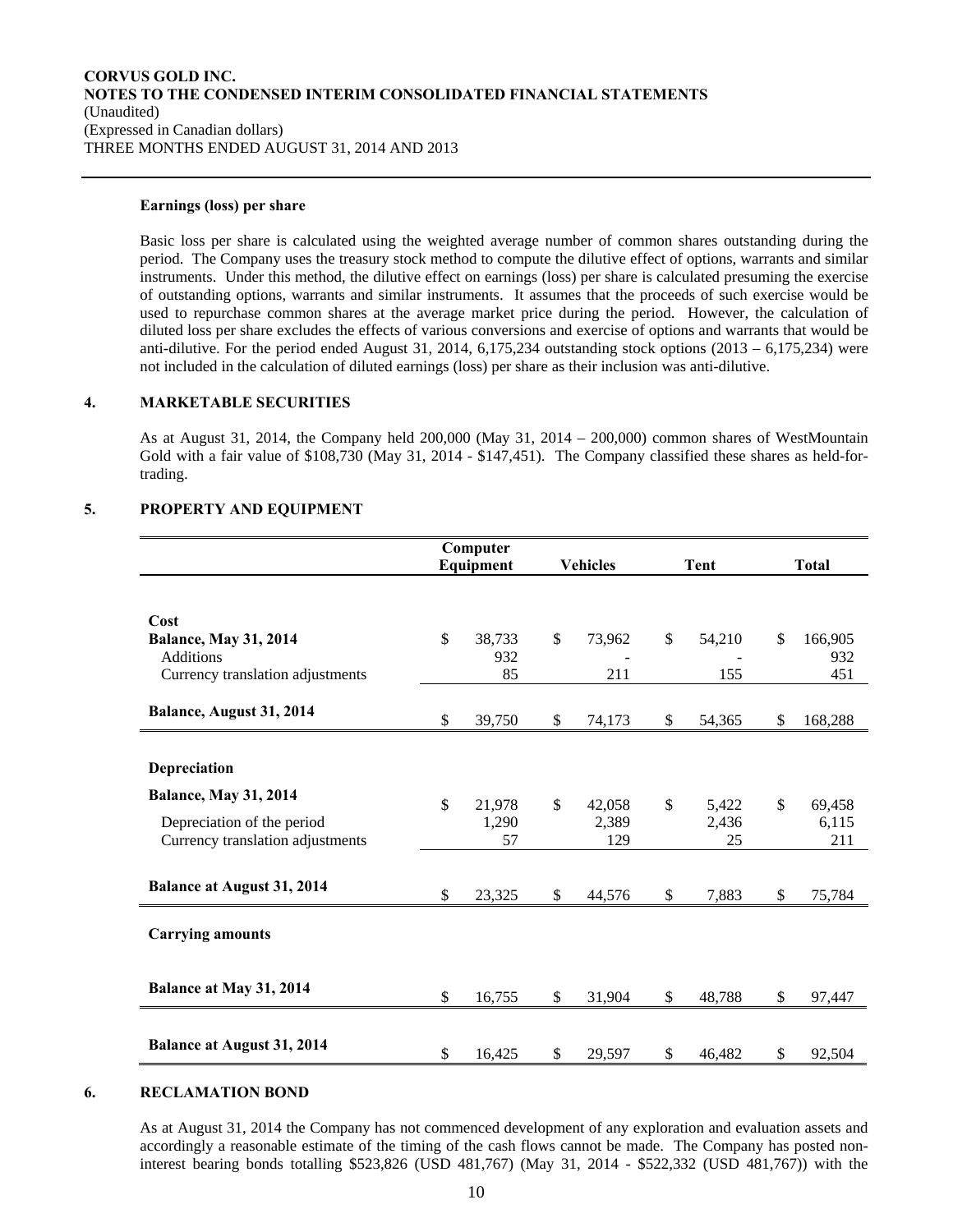Nevada Division of Minerals in the State of Nevada as security for these obligations. Fair value cannot be reasonably determined and accordingly the bonds have been recorded at historical cost, adjusted for current exchange rates.

# **7. CAPITALIZED ACQUISITION COSTS**

The Company had the following activity related to capitalized acquisition costs:

|                                  | Chisna                   | North<br>Bullfrog | LMS         | <b>Total</b> |
|----------------------------------|--------------------------|-------------------|-------------|--------------|
|                                  | (note 7(a))              | (notes 7(d))      | (note 7(c)) |              |
| <b>Balance, May 31, 2014</b>     | \$550.255                | \$3,168,810       | \$326,050   | \$4,045,115  |
| Acquisition costs                | $\overline{\phantom{0}}$ |                   |             |              |
| Currency translation adjustments | 1,573                    | 8.936             | 933         | 11,442       |
| Balance, August 31, 2014         | \$551,828                | \$3,177,746       | \$326,983   | \$4,056,557  |

The following table presents costs incurred for exploration and evaluation activities for the three months ended August 31, 2014:

|                                   | North     |             |             |        |              |                        |             |                          |              |             |
|-----------------------------------|-----------|-------------|-------------|--------|--------------|------------------------|-------------|--------------------------|--------------|-------------|
|                                   | West Pogo |             |             | Chisna |              | <b>Bullfrog</b><br>LMS |             |                          | <b>Total</b> |             |
|                                   |           | (note 7(b)) | (note 7(a)) |        | (notes 7(d)) |                        | (note 7(c)) |                          |              |             |
|                                   |           |             |             |        |              |                        |             |                          |              |             |
| <b>Exploration costs:</b>         |           |             |             |        |              |                        |             |                          |              |             |
| Aircraft services                 | \$        |             | \$          | 11,202 | -S           |                        | \$          | $\equiv$                 | <b>S</b>     | 11,202      |
| Assay                             |           |             |             | 8,865  |              | 211,632                |             | $\overline{\phantom{a}}$ |              | 220,497     |
| Drilling                          |           |             |             |        |              | 320,811                |             | $\overline{\phantom{a}}$ |              | 320,811     |
| Equipment rental                  |           |             |             | 1,466  |              | 102,388                |             |                          |              | 103,854     |
| Field costs                       |           | 1,966       |             | 5,541  |              | 103,467                |             | 66                       |              | 111,040     |
| Geological/                       |           |             |             |        |              |                        |             |                          |              |             |
| Geophysical                       |           | 3,558       |             | 1,811  |              | 224,429                |             | 27,220                   |              | 257,018     |
| Land maintenance $\&$             |           |             |             |        |              |                        |             |                          |              |             |
| tenure                            |           |             |             |        |              | 159,186                |             |                          |              | 159,186     |
| Permits                           |           |             |             |        |              |                        |             |                          |              |             |
| Professional fees                 |           |             |             |        |              |                        |             |                          |              |             |
| <b>Studies</b>                    |           |             |             |        |              | 246,664                |             |                          |              | 246,664     |
| Transportation                    |           |             |             |        |              |                        |             | 298                      |              | 298         |
| Travel                            |           |             |             | 5,133  |              | 51,962                 |             | 1,423                    |              | 58,518      |
| Total expenditures for the period | \$        | 5,524       | \$          | 34,018 |              | \$1,420,539            | S           | 29,007                   |              | \$1,489,088 |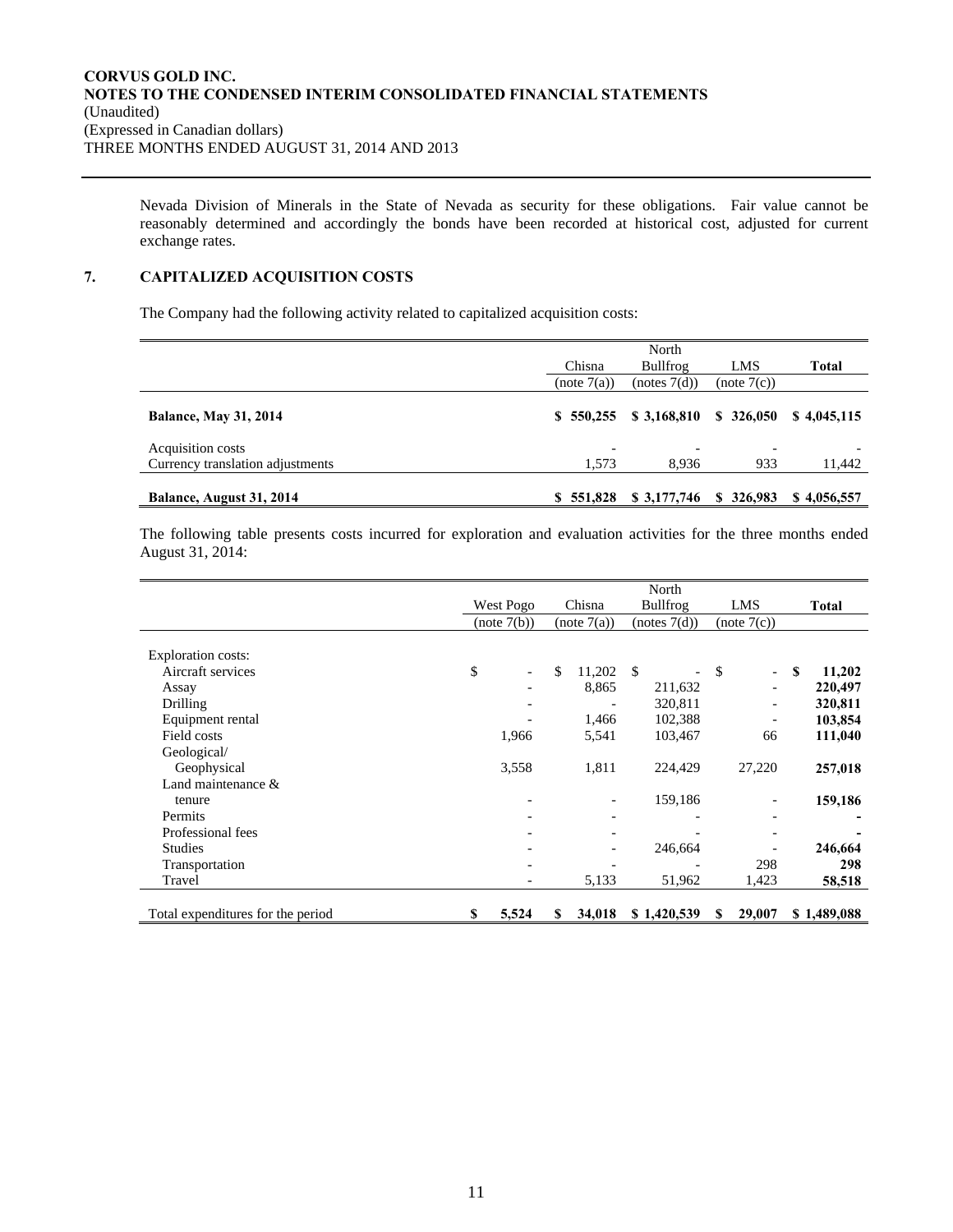The following table presents costs incurred for exploration and evaluation activities for the three months ended August 31, 2013:

|                                   | North                             |                                 |                              |                          |              |
|-----------------------------------|-----------------------------------|---------------------------------|------------------------------|--------------------------|--------------|
|                                   | Chisna                            | <b>Bullfrog</b>                 |                              | Gerfaut                  | <b>Total</b> |
|                                   | (note 7(a))                       | (notes 7(d))                    |                              |                          |              |
|                                   |                                   |                                 |                              |                          |              |
| Exploration costs:                |                                   |                                 |                              |                          |              |
| Aircraft services                 | \$<br>$\mathcal{L}^{\mathcal{A}}$ | -\$<br>$\overline{\phantom{0}}$ | \$<br>$\blacksquare$         | \$<br>$\equiv$           | S            |
| Assay                             |                                   | 390,439                         |                              |                          | 390,439      |
| Drilling                          |                                   | 1,094,788                       | $\qquad \qquad \blacksquare$ | $\overline{\phantom{a}}$ | 1,094,788    |
| Equipment rental                  |                                   | 169,959                         | $\overline{\phantom{a}}$     |                          | 169,959      |
| Field costs                       | 3,073                             | 53,497                          | 8                            | 1,638                    | 58,216       |
| Geological/                       |                                   |                                 |                              |                          |              |
| Geophysical                       | 78                                | 292,729                         |                              |                          | 292,807      |
| Land maintenance &                |                                   |                                 |                              |                          |              |
| tenure                            | 1,815                             | 141,888                         |                              |                          | 143,703      |
| Permits                           |                                   | 2,001                           |                              |                          | 2,001        |
| Professional fees                 |                                   |                                 | 221                          |                          | 221          |
| <b>Studies</b>                    |                                   | 271,292                         | $\overline{a}$               | $\qquad \qquad$          | 271,292      |
| Transportation                    |                                   |                                 | $\overline{\phantom{0}}$     | $\overline{\phantom{0}}$ |              |
| Travel                            | 1,057                             | 63,424                          |                              |                          | 64,481       |
|                                   |                                   |                                 |                              |                          |              |
| Total expenditures for the period | 6,023<br>S                        | \$2,480,017                     | 229<br>-S                    | 1,638<br>S               | \$2,487,907  |

## **a) Chisna Property, Alaska**

The Chisna property is located in the eastern Alaska Range, Alaska, and is comprised of unpatented mineral claims owned 100% by the Company and fee simple lands leased from Ahtna Incorporated.

On November 2, 2009, ITH and Talon Gold Alaska, Inc. (ITH's wholly-owned Alaskan subsidiary) ("Talon Gold") entered into an agreement (as amended) with Ocean Park Ventures Corp. ("OPV"). Pursuant to the agreement, an Alaskan subsidiary of OPV ("Subco") and Raven Gold formed a joint venture (the "OPV/Raven JV") for the purpose of exploring and developing the Chisna property.

On November 7, 2012, OPV withdrew from the joint venture and thereby returned 100% of the Chisna Project to the Company.

On March 24, 2010, Raven Gold entered into a Mineral Exploration Agreement with Option to Lease with Ahtna Incorporated ("Ahtna"), an Alaska Native Regional Corporation, concerning approximately 26,516 hectares of fee simple lands in the Athell Area of Alaska surrounding or adjacent to some of the blocks of mineral claims owned by Raven Gold (the "Ahtna Agreement").

The key terms of the Ahtna Agreement include the following:

- exclusive right to explore, and the option to enter into a mining lease to develop and mine, the subject lands for a six-year period
- annual option payments of USD 1.00 USD 1.25 per acre
- minimum exploration expenditures of USD 4.00 USD 8.00 per acre, provided that if the agreement is not terminated at the end of any option year, the exploration expenditures for the next year become a firm commitment
- at the end of the third year, Raven Gold will release at least 50% of the original lands subject to the agreement
- preferential contracting, hiring and training practice for Ahtna shareholders or designees
- scholarship contributions to the Ahtna Heritage Foundation (USD 10,000/year, subject to increase for inflation)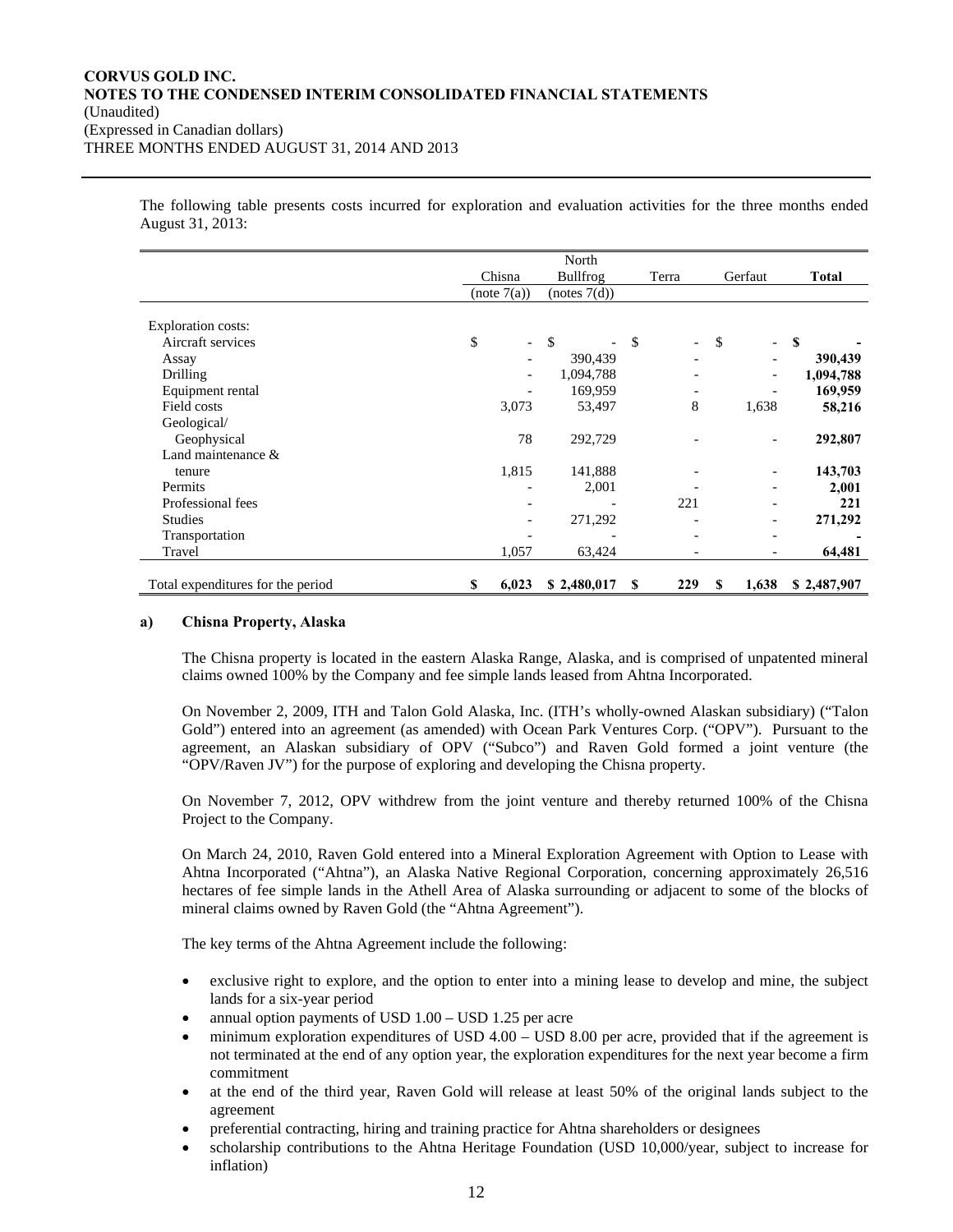all surface work subject to Ahtna archaeological and cultural clearance

Upon Raven Gold having expended an aggregate of USD 1,000,000 (including 2,500 feet of core drilling) and having completed a feasibility study over some or all of the land subject to the exploration agreement within the six year term of the Ahtna Agreement, Raven Gold has the option to enter into a mining lease. The key terms of the mining lease include:

- exclusive mining rights for an initial term of ten years and so long thereafter as commercial production continues
- minimum exploration expenditures of USD 4.00 USD 9.00 per acre subject to the lease until commercial production is achieved, escalating over time
- advance minimum royalty payments of USD 6.00 USD 12.00 per acre escalating over time (50% deductible from production royalties)
- NSR production royalties for gold and silver scaled from 2.5% (gold price USD 550 per ounce or less) to 14% (gold price USD 1,900 per ounce or higher). 2.5% on base metals and 3% on all minerals other than gold, silver or base metals
- Ahtna is also entitled to receive an amount by which 20% of the net profits realized by Raven Gold from its mining operations on Ahtna minerals (10% in the case of non-Ahtna minerals) in any year exceed the aggregate royalties paid by Raven Gold to Ahtna in that year
- Ahtna has the right to acquire a working interest in the lands subject to the lease, which is to be greater than or equal to 10% but not more than 15%, upon Raven Gold having made a production decision, and in consideration, Ahtna will be required to fund ongoing operations after such exercise in an amount equal to 200% of Ahtna's percentage share of the pre-production expenditures incurred by Raven Gold (not including advance minimum royalty payments to Ahtna).

As at August 31, 2014, the Ahtna Agreement is in good standing and the Company has made the required option payments, and completed the minimum exploration expenditures and contributions.

# **b) West Pogo Property, Alaska**

The West Pogo property is located approximately 50 kilometres north of Delta Junction, Alaska, and consists of unpatented mineral claims owned 100% by the Company.

During the year ended May 31, 2014, the Company wrote off the West Pogo property, as there had been a delay in exploration work on the property for an extended period of time.

# **c) LMS Property, Alaska**

The LMS property consists of unpatented mineral claims owned 100% by the Company.

## **d) North Bullfrog Project, Nevada**

The Company's North Bullfrog project consists of certain leased patented lode mining claims and an additional 758 federal unpatented mining claims owned 100% by the Company.

## (i) **Interests acquired from Redstar Gold Corp.**

On October 9, 2009, a US subsidiary of ITH at the time (Corvus Nevada) completed the acquisition of all of the interests of Redstar Gold Corp. ("Redstar") and Redstar Gold U.S.A. Inc. ("Redstar US") in the North Bullfrog project, which consisted of the following leases:

(1) Pursuant to a mining lease and option to purchase agreement made effective October 27, 2008 between Redstar and an arm's length limited liability company, Redstar has leased (and has the option to purchase) 12 patented mining claims referred to as the "Connection" property.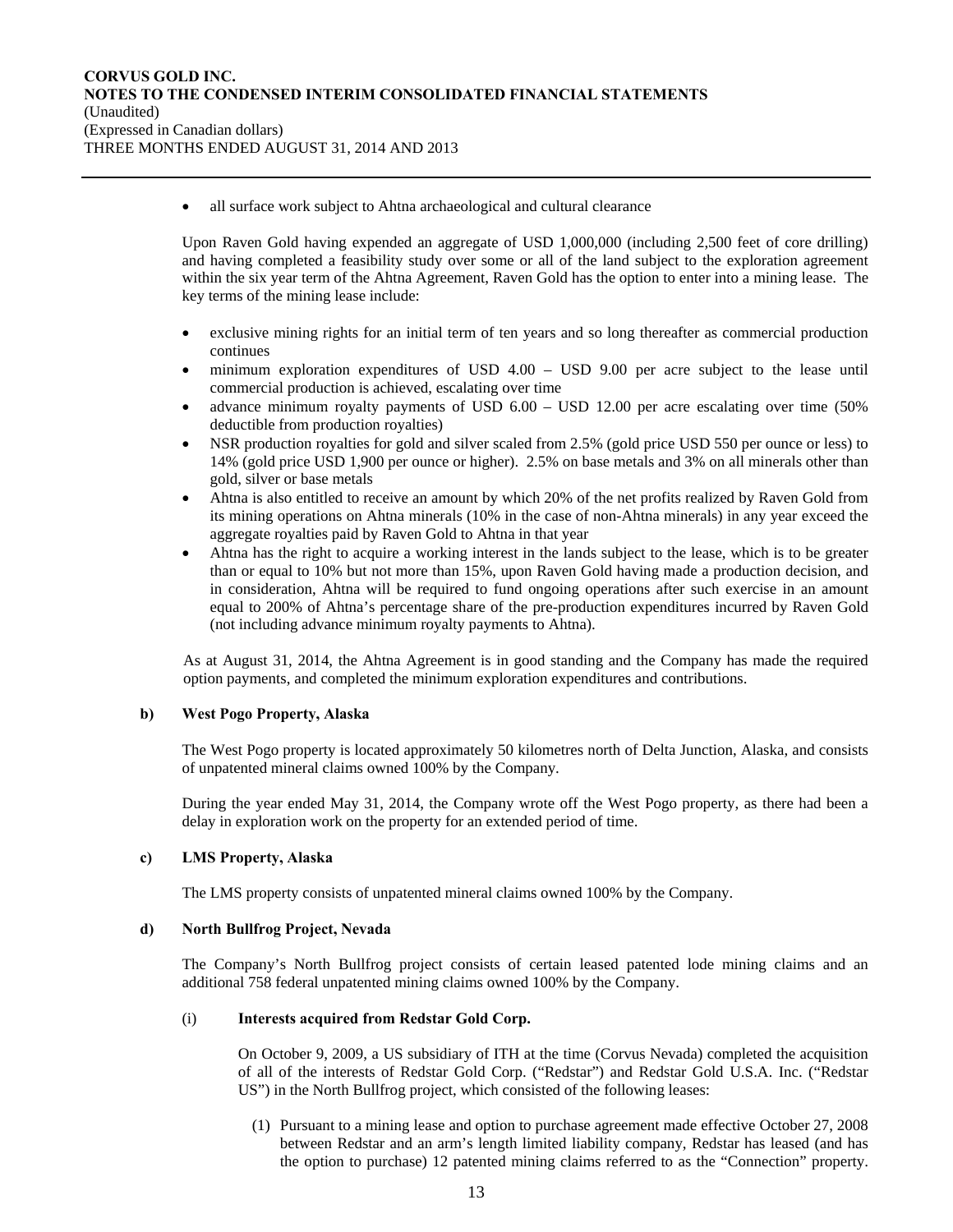The ten-year, renewable mining lease requires advance minimum royalty payments (recoupable from production royalties, but not applicable to the purchase price if the option to purchase is exercised) of USD 10,800 (paid) on signing and annual payments for the first three anniversaries of USD 10,800 (paid) and USD 16,200 for every year thereafter (paid to September 30, 2014). Redstar has an option to purchase the property (subject to the NSR royalty below) for USD 1,000,000 at any time during the life of the lease. Production is subject to a 4% NSR royalty, which may be purchased by the lessee for USD 1,250,000 per 1% (USD 5,000,000 for the entire royalty).

- (2) Pursuant to a mining lease made and entered into as of May 8, 2006 between Redstar and two arm's length individuals, Redstar has leased 3 patented mining claims which form part of the North Bullfrog project holdings. The lease is for an initial term of 10 years, and for so long thereafter as mining activities continue on the claims or contiguous claims held by the lessee. The lessee is required to pay advance minimum royalty payments (recoupable from production royalties) of USD 4,000 on execution, USD 3,500 on each of May 8, 2007, 2008 and 2009 (paid), USD 4,500 on May 8, 2010 and each anniversary thereafter, adjusted for inflation (paid to May 8, 2014). The lessor is entitled to receive a 2% NSR royalty on all production, which may be purchased by the lessee for USD 1,000,000 per 1% (USD 2,000,000 for the entire royalty).
- (3) Pursuant to a mining lease made and entered into as of May 8, 2006 between Redstar and an arm's length private Nevada corporation, Redstar has leased 2 patented mining claims which form part of the North Bullfrog project holdings. The lease is for an initial term of 10 years, and for so long thereafter as mining activities continue on the claims or contiguous claims held by the lessee. The lessee is required to pay advance minimum royalty payments (recoupable from production royalties) of USD 2,000 on execution, USD 2,000 on each of May 8, 2007, 2008 and 2009 (paid), USD 3,000 on May 8, 2010 and each anniversary thereafter, adjusted for inflation (paid to May 8, 2014). The lessor is entitled to receive a 3% NSR royalty on all production, which may be purchased by the lessee for USD 850,000 per 1% (USD 2,550,000 for the entire royalty).
- (4) Pursuant to a mining lease made and entered into as of May 16, 2006 between Redstar and an arm's length individual, Redstar has leased 12 patented mineral claims which form part of the North Bullfrog project holdings. The lease is for an initial term of 10 years, and for so long thereafter as mining activities continue on the claims or contiguous claims held by the lessee. The lessee is required to pay advance minimum royalty payments (recoupable from production royalties) of USD 20,500 on execution and USD 20,000 on each anniversary thereafter (paid to May 16, 2014). The lessor is entitled to receive a 4% NSR royalty on all production, which may be purchased by the lessee for USD 1,000,000 per 1% (USD 4,000,000 for the entire royalty).
- (5) Pursuant to a mining lease made and entered into as of May 22, 2006 between Redstar and two arm's length individuals, Redstar has leased 3 patented mineral claims which form part of the North Bullfrog project holdings. The lease is for an initial term of 10 years, and for so long thereafter as mining activities continue on the claims or contiguous claims held by the lessee. The lessee is required to pay advance minimum royalty payments (recoupable from production royalties) of USD 8,000 on execution, USD 4,800 on each of May 22, 2007, 2008 and 2009 (paid), USD 7,200 on May 22, 2010 and each anniversary thereafter, adjusted for inflation (paid to May 22, 2014). The lessor is entitled to receive a 2% NSR royalty on all production, which may be purchased by the lessee for USD 1,000,000 per 1% (USD 2,000,000 for the entire royalty).
- (6) Pursuant to a mining lease made and entered into as of June 16, 2006 between Redstar and an arm's length individual, Redstar has leased one patented mineral claims which form part of the North Bullfrog project holdings. The lease is for an initial term of 10 years, and for so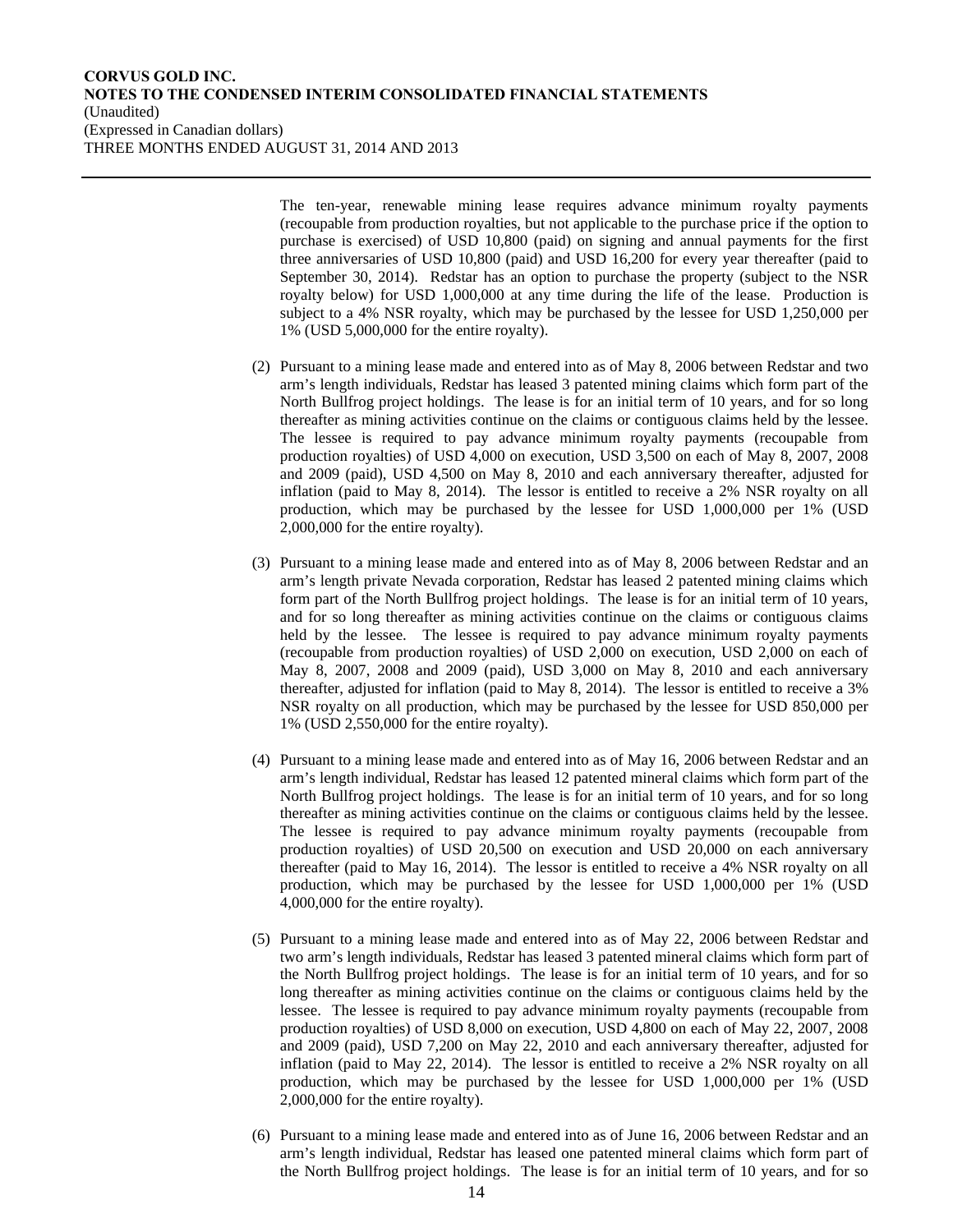long thereafter as mining activities continue on the claims or contiguous claims held by the lessee. The lessee is required to pay advance minimum royalty payments (recoupable from production royalties) of USD 2,000 on execution, USD 2,000 on each of June 16, 2007, 2008 and 2009 (paid), USD 3,000 on June 16, 2010 and each anniversary thereafter, adjusted for inflation (paid to June 16, 2014). The lessor is entitled to receive a 2% NSR royalty on all production, which may be purchased by the lessee for USD 1,000,000 per 1% (USD 2,000,000 for the entire royalty).

As a consequence of the acquisition of Redstar and Redstar US's interest in the foregoing leases, Corvus Nevada is now the lessee under all of such leases. The Company acquired all of the shares of Corvus Nevada on August 26, 2010 upon the completion of the Arrangement.

## (ii) **Interests acquired directly by Corvus Nevada**

- (1) Pursuant to a mining lease and option to purchase agreement made effective December 1, 2007 between Corvus Nevada and a group of arm's length limited partnerships, Corvus Nevada has leased (and has the option to purchase) patented mining claims referred to as the "Mayflower" claims which form part of the North Bullfrog project. The terms of the lease/option are as follows:
	- ¤ *Terms*: Initial term of five years, commencing December 1, 2007, with the option to extend the lease for an additional five years. The lease will continue for as long thereafter as the property is in commercial production or, alternatively, for an additional three years if Corvus Nevada makes advance minimum royalty payments of USD 100,000 per year (which are recoupable against actual production royalties).
	- ¤ *Lease Payments*: USD 5,000 (paid) and 25,000 common shares of ITH (delivered) following regulatory acceptance of the transaction; and an additional USD 5,000 and 20,000 common shares on each of the first through fourth lease anniversaries (paid and issued). Pursuant to an agreement with the lessors, in lieu of the 20,000 ITH shares due December 1, 2010, Corvus Nevada paid USD 108,750 on November 10, 2010 and delivered 46,250 common shares of the Company on December 2, 2010. If Corvus Nevada elects to extend the lease for a second five-year term, it will pay USD 10,000 and deliver 50,000 common shares of ITH upon election being made, and an additional 50,000 common shares of ITH on each of the fifth through ninth anniversaries (USD 10,000 paid on October 31, 2012 and 50,000 common shares of ITH delivered on October 25, 2012 paid with cash of \$126,924; and USD 10,000 paid on November 13 , 2013 and 50,000 common shares of ITH delivered on November 25, 2013 paid with cash of \$35,871).
	- ¤ *Work Commitments*: USD 100,000 per year for the first three years (incurred), USD 200,000 per year for the years  $4 - 6$  (incurred) and USD 300,000 for the years  $7 - 10$ . Excess expenditures in any year may be carried forward. If Corvus Nevada does not incur the required expenditures in year one, the deficiency is required to be paid to the lessors.
	- ¤ *Retained Royalty*: Corvus Nevada will pay the lessors a NSR royalty of 2% if the average gold price is USD 400 per ounce or less, 3% if the average gold price is between USD 401 and USD 500 per ounce and 4% if the average gold price is greater than USD 500 per ounce.
- (2) Pursuant to a mining lease and option to purchase made effective March 1, 2011 between Corvus Nevada and an arm's length individual, Corvus Nevada has leased, and has the option to purchase, 2 patented mineral claims which form part of the North Bullfrog project holdings. The lease is for an initial term of 10 years, subject to extension for an additional 10 years (provided advance minimum royalties are timely paid), and for so long thereafter as mining activities continue on the claims. The lessee is required to pay advance minimum royalty payments (recoupable from production royalties, but not applicable to the purchase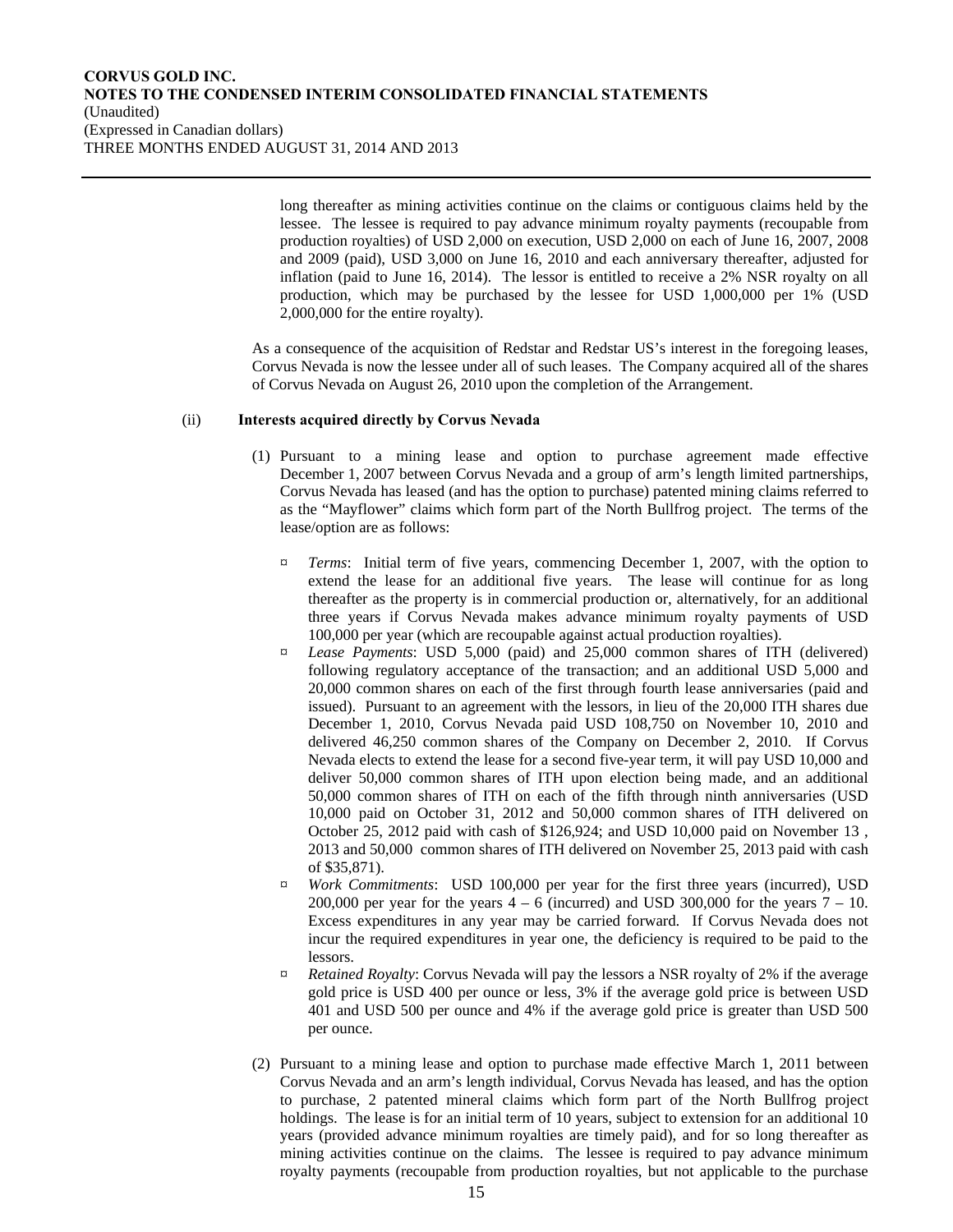price if the option to purchase is exercised) of USD 20,000 on execution (paid), USD 25,000 on each of March 1, 2012 (paid), 2013 (paid) and 2014 (paid), USD 30,000 on March 1, 2015 and each anniversary thereafter, adjusted for inflation. The lessor is entitled to receive a 2% NSR royalty on all production. The lessee may purchase the royalty for USD 1,000,000 per 1%. If the lessee purchases the entire royalty (USD 2,000,000) the lessee will also acquire all interest of the lessor in the subject property.

- (3) Pursuant to a purchase agreement made effective March 28, 2013, Corvus Nevada has agreed to purchase the surface rights of five patented mining claims owned by two arm's length individuals for USD 160,000 payable on closing (March 28, 2013). The Terms include payment by Corvus Nevada of a fee of USD 0.02 per ton of overburden to be stored on the property, subject to payment of a minimum of 12 million short tons. The minimum tonnage fee (USD 240,000) bears interest at 4.77% per annum from closing and is evidenced by a promissory note due on the sooner of the commencing of use of the property for waste materials storage or December 31, 2015. As a result, the Company recorded \$406,240 (USD 400,000) in acquisition costs with \$157,408 paid in cash and the remaining \$248,832 (USD 240,000) in promissory note payable (note 8) during the year ended May 31, 2013.
- (4) In December 2013, SoN completed the purchase of a parcel of land approximately 30 km north of the North Bullfrog project which carries with it 1,600 acre feet of irrigation water rights. The cost of the land and associated water rights was cash payment of \$1,100,118 (USD 1,034,626).

## **Acquisitions**

The acquisition of title to mineral properties is a detailed and time-consuming process. The Company has taken steps, in accordance with industry norms, to verify title to mineral properties in which it has an interest. Although the Company has taken every reasonable precaution to ensure that legal title to its properties is properly recorded in the name of the Company (or, in the case of an option, in the name of the relevant optionor), there can be no assurance that such title will ultimately be secured.

# **Environmental Expenditures**

The operations of the Company may in the future be affected from time to time in varying degrees by changes in environmental regulations, including those for future removal and site restoration costs. Both the likelihood of new regulations and their overall effect upon the Company vary greatly and are not predictable. The Company's policy is to meet or, if possible, surpass standards set by relevant legislation by application of technically proven and economically feasible measures.

Environmental expenditures that relate to ongoing environmental and reclamation programs are charged against earnings as incurred or capitalized and amortized depending on their future economic benefits. Estimated future removal and site restoration costs, when the ultimate liability is reasonably determinable, are charged against earnings over the estimated remaining life of the related business operation, net of expected recoveries. The Company has determined as of August 31, 2014, the disturbances to earth are minimal, therefore has not recorded a provision for environmental expenditures.

## **8. PROMISSORY NOTE PAYABLE**

As at March 28, 2013 the Company issued a promissory note payable of USD 240,000 (May 31, 2014 - \$260,208 (USD 240,000)) bearing interest at 4.77% per annum due on the sooner of the commencing of use of the property for waste materials storage as stated in note  $7(d)(ii)(3)$  or December 31, 2015. At August 31, 2014, the promissory note payable was translated to \$260,952.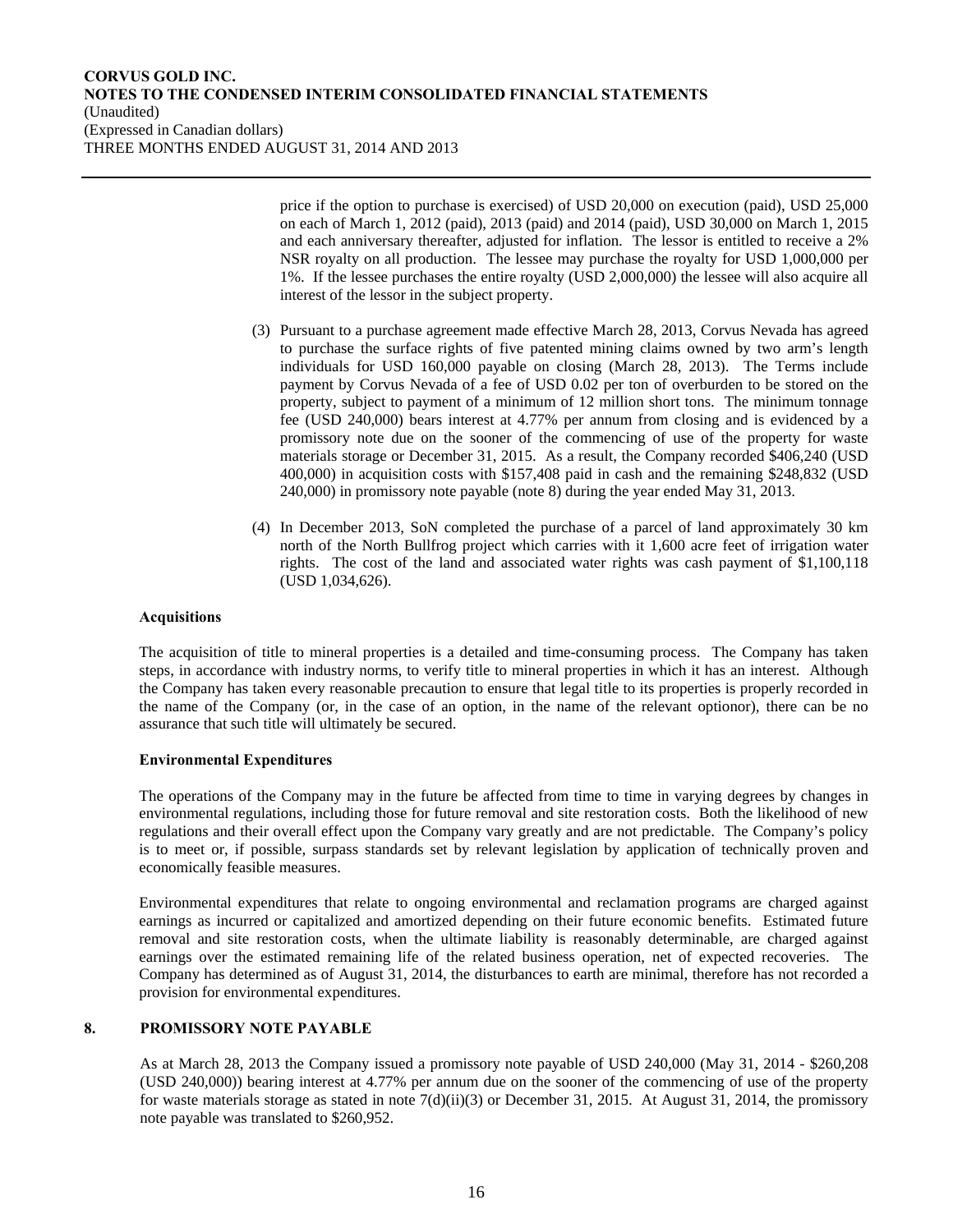# **9. SHARE CAPITAL**

#### **Authorized**

Unlimited common shares without par value.

#### **Share issuances**

During the period ended August 31, 2014:

On August 27, 2014, the Company closed a non-brokered public equity financing and issued 5,150,000 common shares at a price of \$1.20 per share for gross proceeds of \$6,180,000. In connection with the financing, the Company paid \$190,167 in share issuance costs. The offering was registered under the United States Securities Act of 1933, as amended, pursuant to a Form S-1 registration statement filed with the United States Securities and Exchange Commission and qualified in certain Canadian provinces pursuant to a prospectus filed with the relevant Canadian regulatory authorities.

## **Stock options**

Stock options awarded to employees and non-employees by the Company are measured and recognized in the condensed interim consolidated statement of comprehensive loss over the vesting period.

The Company has adopted an incentive stock option plan (the "2010 Plan"). The essential elements of the 2010 Plan provide that the aggregate number of common shares of the Company's share capital that may be made issuable pursuant to options granted under the 2010 Plan (together with any other shares which may be issued under other share compensation plans of the Company) may not exceed 10% of the number of issued shares of the Company at the time of the granting of the options. Options granted under the 2010 Plan will have a maximum term of ten years. The exercise price of options granted under the 2010 Plan will not be less than the greater of the market price of the common shares (as defined by the Toronto Stock Exchange ("TSX"), currently defined as the 5 day volume weighted average price for the 5 trading days immediately preceding the date of grant) or the closing market price of the Company's common shares for the trading day immediately preceding the date of grant), or such other price as may be agreed to by the Company and accepted by the TSX. Options granted under the 2010 Plan vest immediately, unless otherwise determined by the directors at the date of grant.

A summary of the status of the stock option plan as of August 31 and May 31, 2014, and changes during the periods are presented below:

|                                             | <b>August 31, 2014</b>                |                                                 | May 31, 2014                |                                                 |
|---------------------------------------------|---------------------------------------|-------------------------------------------------|-----------------------------|-------------------------------------------------|
|                                             | Number of<br><b>Options</b>           | Weighted<br>Average<br><b>Exercise</b><br>Price | Number of<br><b>Options</b> | Weighted<br>Average<br><b>Exercise</b><br>Price |
| Balance, beginning of the period<br>Granted | 6,175,234<br>$\overline{\phantom{0}}$ | \$<br>0.84<br>$\overline{\phantom{0}}$          | 4,075,234<br>2,470,000      | \$<br>0.88<br>0.76                              |
| Exercised<br>Forfeited                      |                                       | $\overline{\phantom{0}}$                        | (70,000)<br>(300,000)       | (0.69)<br>(0.81)                                |
| Balance, end of the period                  | 6,175,234                             | 0.84                                            | 6,175,234                   | S<br>0.84                                       |

The weighted average share price, on the date of exercise, for the options exercised during the period ended August 31, 2014 was \$nil (May 31, 2014 - \$0.76). The weighted average remaining contractual life of options outstanding at August 31, 2014 was 3.21 years (May 31, 2014 - 3.46 years).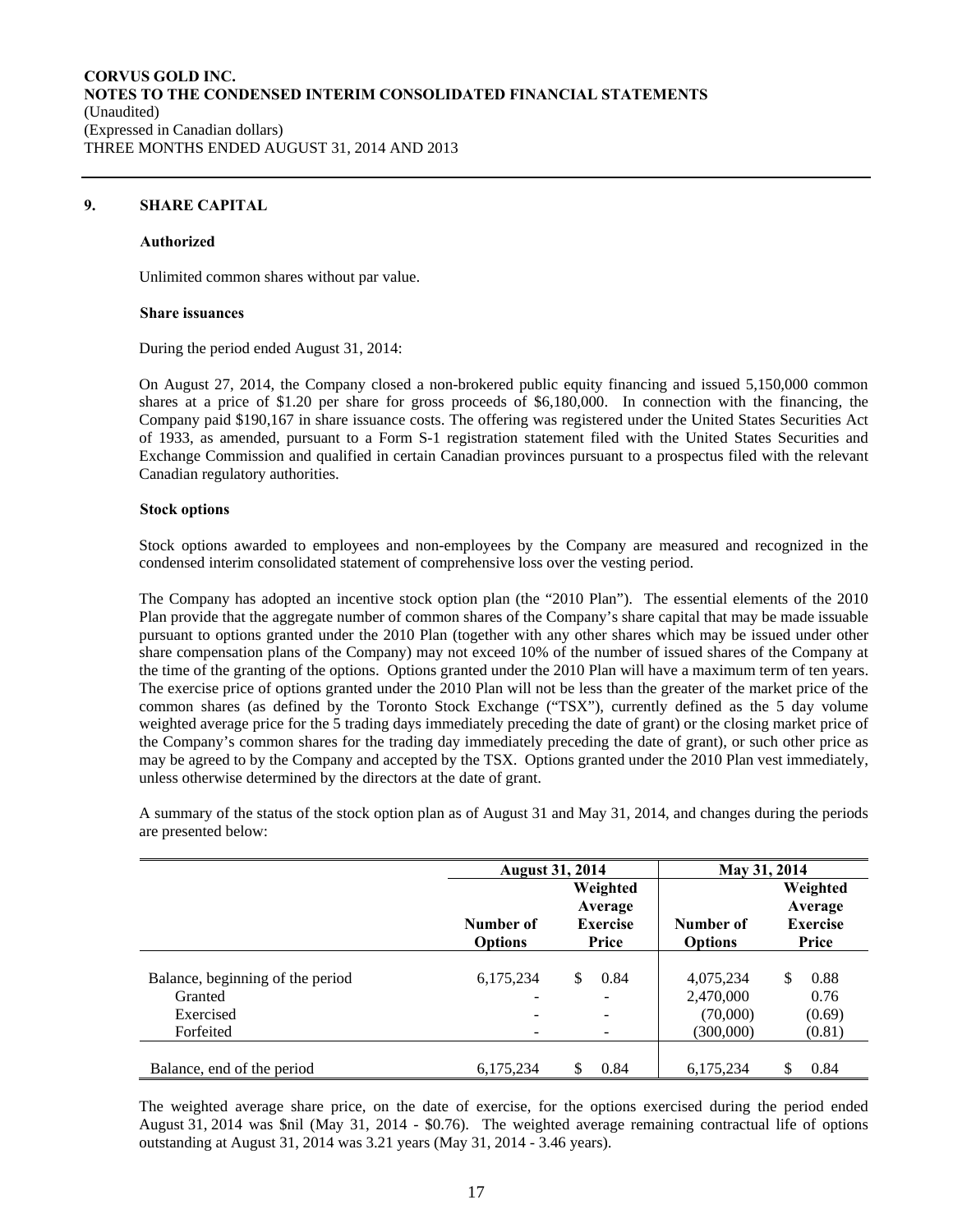Stock options outstanding are as follows:

|                              |                 | <b>August 31, 2014</b> |             |                      | May 31, 2014   |                    |
|------------------------------|-----------------|------------------------|-------------|----------------------|----------------|--------------------|
|                              |                 | <b>Number</b>          | Exercisable |                      |                | <b>Exercisable</b> |
|                              | <b>Exercise</b> | of                     | at Period-  | <b>Exercise</b>      | Number of      | at Year-           |
| <b>Expiry Date</b>           | Price           | <b>Options</b>         | End         | Price                | <b>Options</b> | End                |
|                              |                 |                        |             |                      |                |                    |
| September 27, 2014 (note 14) | 1.08<br>\$      | 150,000                | 150,000     | \$<br>1.08           | 150,000        | 150,000            |
| July 29, 2016                | \$<br>0.50      | 483.334                | 483,334     | 0.50<br>\$.          | 483,334        | 483,334            |
| November 17, 2016            | \$<br>0.67      | 210,000                | 210,000     | <sup>S</sup><br>0.67 | 210,000        | 210,000            |
| May 29, 2017                 | \$<br>0.92      | 300,000                | 300,000     | \$<br>0.92           | 300,000        | 300,000            |
| September 19, 2017           | \$<br>0.96      | 2,561,900              | 1,628,370   | \$.<br>0.96          | 2,561,900      | 1,628,370          |
| August 16, 2018              | \$<br>0.76      | 2,470,000              | 1,645,020   | 0.76<br>\$.          | 2,470,000      | 822,510            |
|                              |                 |                        |             |                      |                |                    |
|                              |                 | 6.175.234              | 4,416,724   |                      | 6.175.234      | 3,594,214          |

## **Stock-based compensation**

The Company uses the fair value method for determining stock-based compensation for all options granted during the periods. The fair value of options granted was \$Nil (2014 - \$1,449,654), determined using the Black-Scholes option pricing model based on the following weighted average assumptions:

|                          | <b>Three Months</b><br>Ended August 31,<br>2013 |
|--------------------------|-------------------------------------------------|
|                          |                                                 |
| Risk-free interest rate  | 1.96%                                           |
| Expected life of options | 5 years                                         |
| Annualized volatility    | 100%                                            |
| Dividend yield           | 0.0%                                            |
| Exercise price           | \$0.76                                          |
|                          |                                                 |
| Fair value per share     | \$0.59                                          |

Annualized volatility was determined by reference to historic volatility of similar entities following a comparable period in their lives.

Stock-based compensation has been allocated as follows:

| For the three months ended August 31,             | 2014          |    |         |
|---------------------------------------------------|---------------|----|---------|
| Consulting                                        | \$<br>123,826 | \$ | 94,584  |
| Exploration expenditures – Geological/geophysical | 16,431        |    | 14,909  |
| Investor relations                                | 71,219        |    | 93,506  |
| Professional fees                                 | 18,777        |    | 13,514  |
| Wages and benefits                                | 226,228       |    | 171,824 |
|                                                   |               |    |         |
|                                                   | \$<br>456,481 | \$ | 388,337 |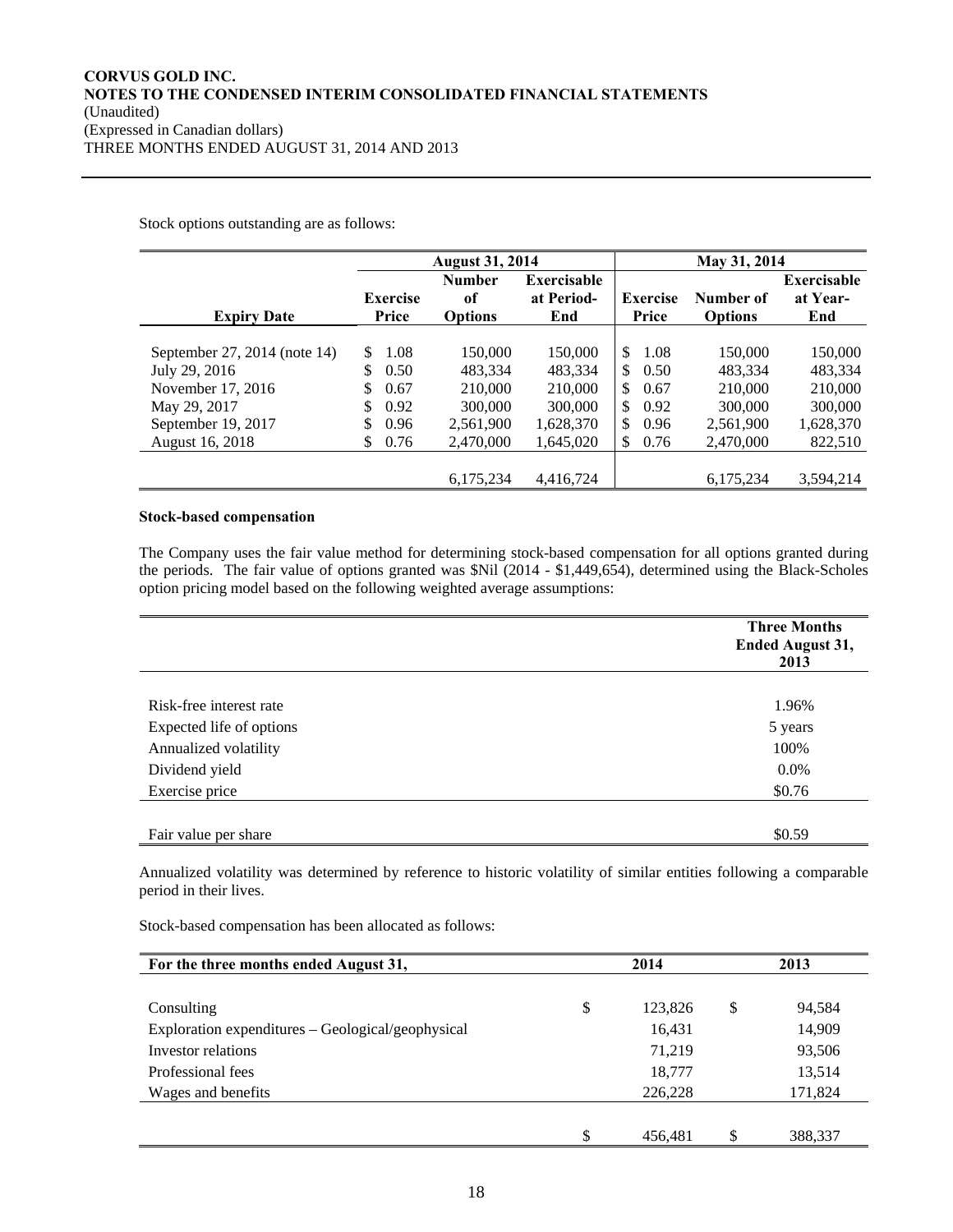# **10. RELATED PARTY TRANSACTIONS**

During the period ended August 31, 2014, the Company entered into the following transactions with related parties:

#### **Management compensation**

| For the three months ended August 31,                           | 2014 |         |   | 2013    |
|-----------------------------------------------------------------|------|---------|---|---------|
|                                                                 |      |         |   |         |
| Consulting fees to CFO                                          | \$   | 18,000  | S | 18,000  |
| Wages and benefits to CEO, President and COO                    |      | 151,611 |   | 123,179 |
| Directors fees (included in consulting fees)                    |      | 22,500  |   | 18,774  |
| Fees to Vice President of Corporate Communications (included in |      |         |   |         |
| investor relations)                                             |      | 37,500  |   | 30,000  |
| Professional fees to Vice President                             |      | 19,260  |   | 22,470  |
| Stock-based compensation to related parties                     |      | 397,822 |   | 316,989 |
|                                                                 |      |         |   |         |
|                                                                 | S    | 646.693 |   | 529.412 |

As at August 31, 2014, included in accounts payable and accrued liabilities was \$13,572 (May 31, 2014 – \$27,462) in expenses owing to companies related to officers of the Company.

These amounts were unsecured, non-interest bearing and had no fixed terms or terms of repayment. Accordingly, fair value could not be readily determined.

The Company has entered into a retainer agreement dated June 1, 2011 with Lawrence W. Talbot Law Corporation ("LWTLC"), a company with officers in common, pursuant to which LWTLC agrees to provide legal services to the Company. Pursuant to the retainer agreement, the Company has agreed to pay LWTLC a minimum annual retainer of \$72,000 (plus applicable taxes and disbursements). The retainer agreement may be terminated by LWTLC on reasonable notice, and by the Company on one year's notice (or payment of one year's retainer in lieu of notice). An officer of the Company is a director and shareholder of LWTLC.

The Company has also entered into change of control agreements with officers of the Company. In the case of termination, the officers are entitled to an amount equal to a multiple (ranging from two times to three times) of the sum of the annual base salary then payable to the officer, the aggregate amount of bonus(es) (if any) paid to the officer within the calendar year immediate preceding the Effective Date of Termination, and an amount equal to the vacation pay which would otherwise be payable for the one year period next following the Effective Date of Termination.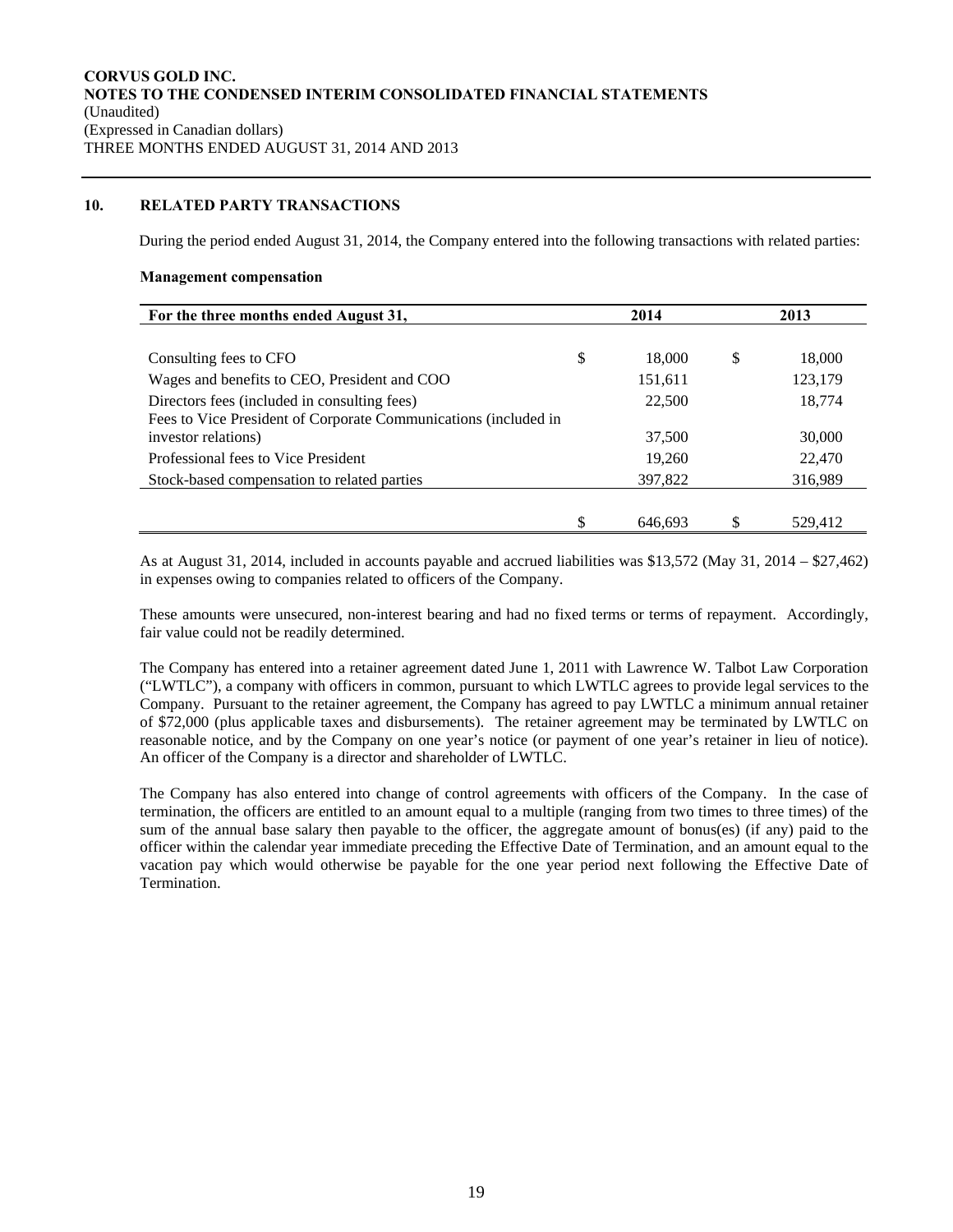# **11. GEOGRAPHIC SEGMENTED INFORMATION**

The Company operates in one industry segment, the mineral resources industry, and in two geographical segments, Canada and the United States. All current exploration activities are conducted in the United States and Canada. The significant asset categories identifiable with these geographical areas are as follows:

|                                         | Canada      | <b>United States</b> |             | <b>Total</b>     |  |
|-----------------------------------------|-------------|----------------------|-------------|------------------|--|
|                                         |             |                      |             |                  |  |
| <b>August 31, 2014</b>                  |             |                      |             |                  |  |
| Capitalized acquisition costs           | \$          | \$                   | 4,056,557   | \$<br>4,056,557  |  |
| Property and equipment                  | \$<br>3,753 | \$                   | 88,751      | \$<br>92,504     |  |
| May 31, 2014                            |             |                      |             |                  |  |
| Capitalized acquisition costs           | \$          | \$                   | 4,045,115   | \$<br>4,045,115  |  |
| Property and equipment                  | 4,057       | \$                   | 93,390      | \$<br>97,447     |  |
| For the three months ended August 31,   |             | 2014                 |             | 2013             |  |
| Net loss for the period – Canada        | \$          |                      | (821,989)   | \$<br>(680, 657) |  |
|                                         |             |                      | (1,805,029) | (2,743,022)      |  |
| Net loss for the period – United States |             |                      |             | (3,423,679)      |  |

| Supplemental cash flow information |                          |               |
|------------------------------------|--------------------------|---------------|
| Interest paid (received)           | -                        | -             |
| Income taxes paid                  | $\overline{\phantom{a}}$ | <u>. на п</u> |

# **13. SUBSIDIARIES**

Significant subsidiaries for the three months ended August 31, 2014 and 2013 are:

|                         | Country of<br>Incorporation | Principal<br>Activity      | effective<br>interest for<br>2014 | The Company's The Company's<br>effective<br>interest for<br>2013 |
|-------------------------|-----------------------------|----------------------------|-----------------------------------|------------------------------------------------------------------|
| Corvus Gold (USA) Inc.  | <b>USA</b>                  | Holding company            | 100%                              | 100%                                                             |
| Raven Gold Alaska Inc.  | <b>USA</b>                  | <b>Exploration company</b> | 100%                              | 100%                                                             |
| Corvus Gold Nevada Inc. | <b>USA</b>                  | <b>Exploration company</b> | 100%                              | 100%                                                             |
| SoN Land & Water LLC    | USA                         | <b>Exploration company</b> | 100%                              | 100%                                                             |

# **14. SUBSEQUENT EVENTS**

a) On September 8, 2014 the Company granted incentive stock options to consultants and employees of the Company to purchase 1,375,000 common shares in the share capital of the Company. The options are exercisable on or before September 8, 2019 at a price of \$1.40 per share. The options will vest as to 33.3% on September 8, 2014, 33.3% on September 8, 2015, and 33.4% on September 8, 2016.